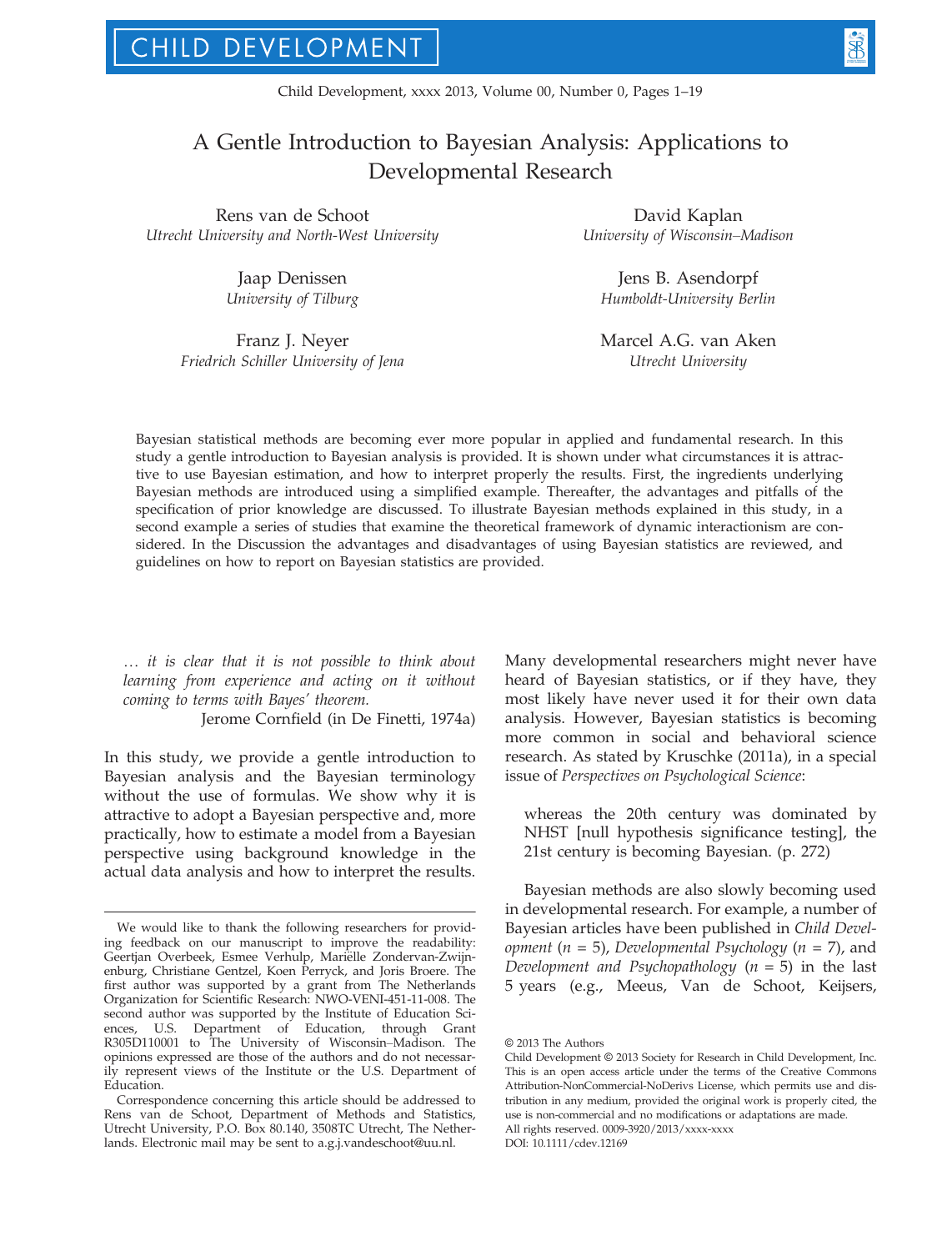Schwartz, & Branje, 2010; Rowe, Raudenbush, & Goldin-Meadow, 2012). The increase in Bayesian applications is not just taking place in developmental psychology but also in psychology in general. This increase is specifically due to the availability of Bayesian computational methods in popular software packages such as Amos (Arbuckle, 2006), Mplus v6 (Muthén & Muthén, 1998–2012; for the Bayesian methods in Mplus see Kaplan & Depaoli, 2012; Muthén & Asparouhov, 2012), WinBUGS (Lunn, Thomas, Best, & Spiegelhalter, 2000), and a large number of packages within the R statistical computing environment (Albert, 2009).

Of specific concern to substantive researchers, the Bayesian paradigm offers a very different view of hypothesis testing (e.g., Kaplan & Depaoli, 2012, 2013; Walker, Gustafson, & Frimer, 2007; Zhang, Hamagami, Wang, Grimm, & Nesselroade, 2007). Specifically, Bayesian approaches allow researchers to incorporate background knowledge into their analyses instead of testing essentially the same null hypothesis over and over again, ignoring the lessons of previous studies. In contrast, statistical methods based on the frequentist (classical) paradigm (i.e., the default approach in most software) often involve testing the null hypothesis. In plain terms, the null hypothesis states that "nothing is going on." This hypothesis might be a bad starting point because, based on previous research, it is almost always expected that "something is going on." Replication is an important and indispensible tool in psychology in general (Asendorpf et al., 2013), and Bayesian methods fit within this framework because background knowledge is integrated into the statistical model. As a result, the plausibility of previous research findings can be evaluated in relation to new data, which makes the proposed method an interesting tool for confirmatory strategies.

The organization of this study is as follows: First, we discuss probability in the frequentist and Bayesian framework, followed by a description, in general terms, of the essential ingredients of a Bayesian analysis using a simple example. To illustrate Bayesian inference, we reanalyze a series of studies on the theoretical framework of dynamic interactionism where individuals are believed to develop through a dynamic and reciprocal transaction between personality and the environment. Thereby, we apply the Bayesian approach to a structural equation modeling (SEM) framework within an area of developmental psychology where theory building and replication play a strong role. We conclude with a discussion of the advantages of adopting a Bayesian point of view in the context of developmental research. In the online supporting information appendices we provide an introduction to the computational machinery of Bayesian statistics, and we provide annotated syntax for running Bayesian analysis using Mplus, WinBugs, and Amos in our online supporting information appendices.

# Probability

Most researchers recognize the important role that statistical analyses play in addressing research questions. However, not all researchers are aware of the theories of probability that underlie model estimation, as well as the practical differences between these theories. These two theories are referred to as the frequentist paradigm and the subjective probability paradigm.

Conventional approaches to developmental research derive from the frequentist paradigm of statistics, advocated mainly by R. A. Fisher, Jerzy Neyman, and Egon Pearson. This paradigm associates probability with long-run frequency. The canonical example of long-run frequency is the notion of an infinite coin toss. A sample space of possible outcomes (heads and tails) is enumerated, and probability is the proportion of the outcome (say heads) over the number of coin tosses.

The Bayesian paradigm, in contrast, interprets probability as the subjective experience of uncertainty (De Finetti, 1974b). Bayes' theorem is a model for learning from data, as suggested in the Cornfield quote at the beginning of this study. In this paradigm, the classic example of the subjective experience of uncertainty is the notion of placing a bet. Here, unlike with the frequentist paradigm, there is no notion of infinitely repeating an event of interest. Rather, placing a bet—for example, on a baseball game or horse race—involves using as much prior information as possible as well as personal judgment. Once the outcome is revealed, then prior information is updated. This is the model of learning from experience (data) that is the essence of the Cornfield quote at the beginning of this study. Table 1 provides an overview of similarities and differences between frequentist and Bayesian statistics.

The goal of statistics is to use the data to say something about the population. In estimating, for example, the mean of some variable in a population, the mean of the sample data is a "statistic" (i.e., estimated mean) and the unknown population mean is the actual parameter of interest. Similarly,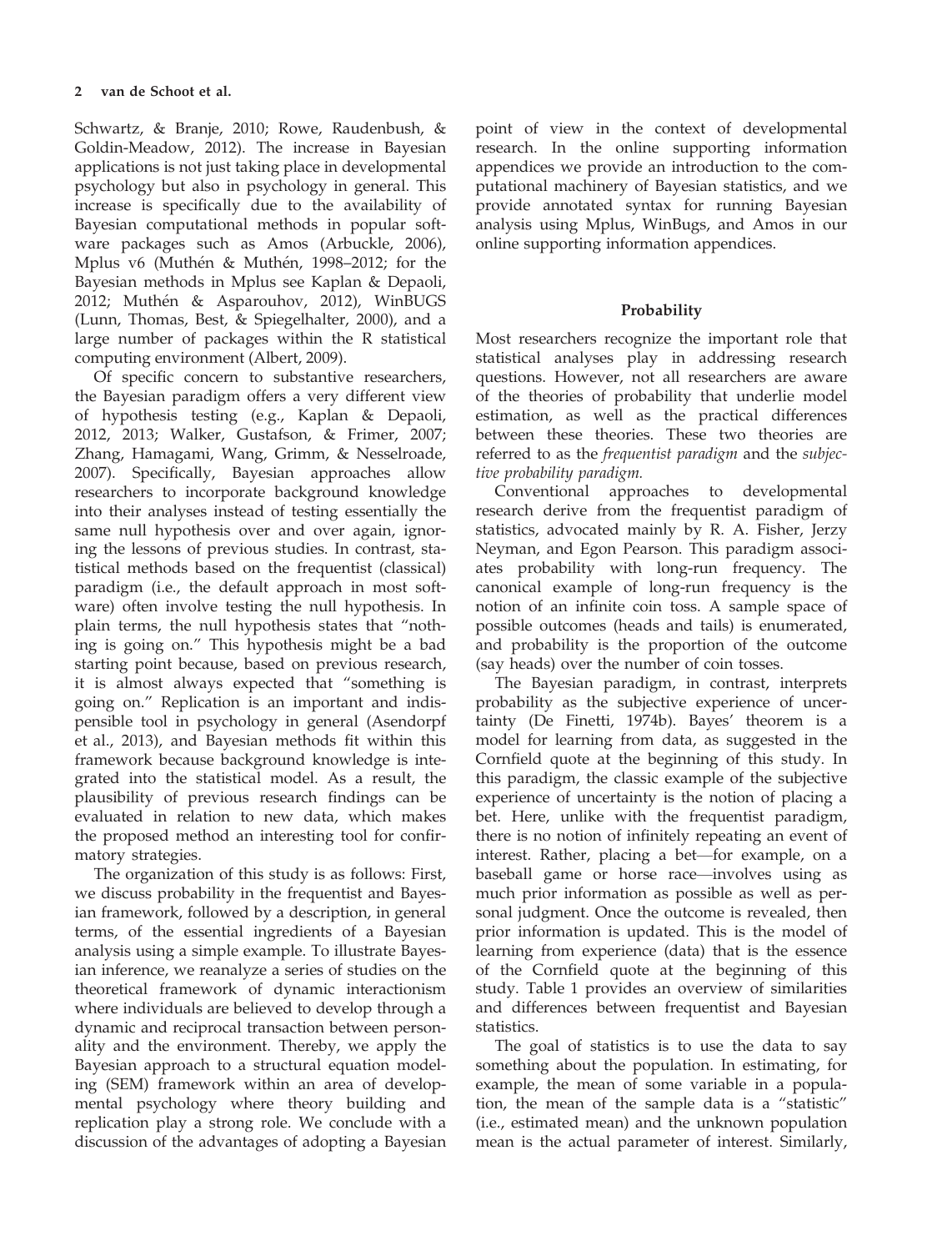|                                           | Frequentist statistics                                                                                                           | Bayesian statistics                                                                                          |
|-------------------------------------------|----------------------------------------------------------------------------------------------------------------------------------|--------------------------------------------------------------------------------------------------------------|
| Definition of the $p$ value               | The probability of observing<br>the same or more extreme<br>data assuming that the null<br>hypothesis is true in the population  | The probability of the (null) hypothesis                                                                     |
| Large samples needed?                     | Usually, when normal theory-based<br>methods are used                                                                            | Not necessarily                                                                                              |
| Inclusion of prior<br>knowledge possible? | N <sub>o</sub>                                                                                                                   | Yes                                                                                                          |
| Nature of the parameters<br>in the model  | Unknown but fixed                                                                                                                | Unknown and therefore random                                                                                 |
| Population parameter                      | One true value                                                                                                                   | A distribution of values reflecting uncertainty                                                              |
| Uncertainty is defined by                 | The sampling distribution based on<br>the idea of infinite repeated sampling                                                     | Probability distribution for the population parameter                                                        |
| Estimated intervals                       | Confidence interval: Over an infinity<br>of samples taken from the population,<br>95% of these contain the true population value | Credibility interval: A 95% probability that the<br>population value is within the limits of the<br>interval |

Table 1 Overview of the Similarities and Differences Between Frequentist and Bayesian Statistics

the regression coefficients from a regression analysis remain unknown parameters estimated from data. We refer to means, regression coefficients, residual variances, and so on as unknown parameters in a model. Using software like SPSS, Amos, or Mplus, these unknown parameters can be estimated. One can choose the type of estimator for the computation, for example, maximum likelihood (ML) estimation or Bayesian estimation.

The key difference between Bayesian statistical inference and frequentist (e.g., ML estimation) statistical methods concerns the nature of the unknown parameters. In the frequentist framework, a parameter of interest is assumed to be unknown, but fixed. That is, it is assumed that in the population there is only one true population parameter, for example, one true mean or one true regression coefficient. In the Bayesian view of subjective probability, all unknown parameters are treated as uncertain and therefore should be described by a probability distribution.

#### The Ingredients of Bayesian Statistics

There are three essential ingredients underlying Bayesian statistics first described by T. Bayes in 1774 (Bayes & Price, 1763; Stigler, 1986). Briefly, these ingredients can be described as follows (these will be explained in more detail in the following sections).

The first ingredient is the background knowledge on the parameters of the model being tested.

This first ingredient refers to all knowledge available before seeing the data and is captured in the so-called prior distribution, for example, a normal distribution. The variance of this prior distribution reflects our level of uncertainty about the population value of the parameter of interest: The larger the variance, the more uncertain we are. The prior variance is expressed as precision, which is simply the inverse of the variance. The smaller the prior variance, the higher the precision, and the more confident one is that the prior mean reflects the population mean. In this study we will vary the specification of the prior distribution to evaluate its influence on the final results.

The second ingredient is the information in the data themselves. It is the observed evidence expressed in terms of the likelihood function of the data given the parameters. In other words, the likelihood function asks:

Given a set of parameters, such as the mean and/or the variance, what is the likelihood or probability of the data in hand?

The third ingredient is based on combining the first two ingredients, which is called posterior inference. Both (1) and (2) are combined via Bayes' theorem (described in more detail in the online Appendix S1) and are summarized by the so-called posterior distribution, which is a compromise of the prior knowledge and the observed evidence. The posterior distribution reflects one's updated knowledge, balancing prior knowledge with observed data.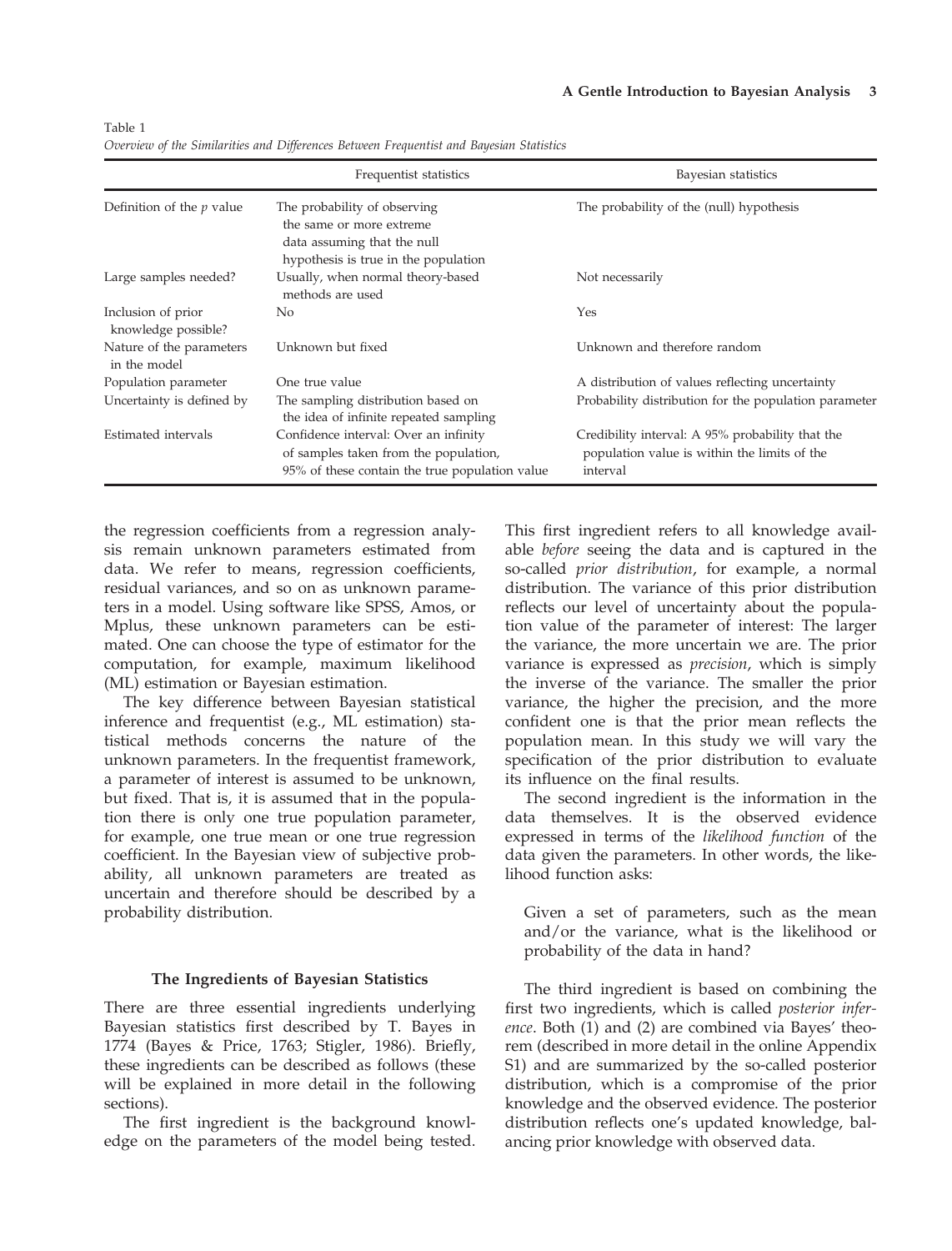#### van de Schoot et al.

These three ingredients constitute Bayes' theorem, which states, in words, that our updated understanding of parameters of interest given our current data depends on our prior knowledge about the parameters of interest weighted by the current evidence given those parameters of interest. In online Appendix S1 we elaborate on the theorem. In what follows, we will explain Bayes' theorem and its three ingredients in detail.

#### Prior Knowledge

#### Why Define Prior Knowledge?

The key epistemological reason concerns our view that progress in science generally comes about by learning from previous research findings and incorporating information from these research findings into our present studies. Often information gleaned from previous research is incorporated into our choice of designs, variables to be measured, or conceptual diagrams to be drawn. With the Bayesian methodology our prior beliefs are made explicit, and are moderated by the actual data in hand. (Kaplan & Depaoli, 2013, p. 412)

#### How to Define Prior Knowledge?

The data we have in our hands moderate our prior beliefs regarding the parameters and thus lead to updated beliefs. But how do we specify priors? The choice of a prior is based on how much information we believe we have prior to the data collection and how accurate we believe that information to be. There are roughly two scenarios. First, in some cases we may not be in possession of enough prior information to aid in drawing posterior inferences. From a Bayesian point of view, this lack of information is still important to consider and incorporate into our statistical specifications.

In other words, it is equally important to quantify our ignorance as it is to quantify our cumulative understanding of a problem at hand. (Kaplan & Depaoli, 2013, p. 412)

Second, in some cases we may have considerable prior information regarding the value of a parameter and our sense of the accuracy around that value. For example, after decades of research on the relation between, say, parent socioeconomic status and student achievement, we may, with a bit of effort, be able to provide a fairly accurate prior distribution on the parameter that measures that relation. Prior information can also be obtained from metaanalyses and also previous waves of surveys. These sources of information regarding priors are "objective" in the sense that others can verify the source of the prior information. This should not be confused with the notion of "objective priors," which constitute pure ignorance of background knowledge. Often the so-called uniform distribution is used to express an objective prior. For some subjective Bayesians, priors can come from any source: objective or otherwise. The issue just described is referred to as the "elicitation problem" and has been nicely discussed in O'Hagan et al. (2006; see also Rietbergen, Klugkist, Janssen, Moons, & Hoijtink, 2011; Van Wesel, 2011). If one is unsure about the prior distribution, a sensitivity analysis is recommended (e.g., Gelman, Carlin, Stern, & Rubin, 2004). In such an analysis, the results of different prior specifications are compared to inspect the influence of the prior. We will demonstrate sensitivity analyses in our examples.

#### An Example

Let us use a very simple example to introduce the prior specification. We will only estimate two parameters: the mean and variance of reading skills, for example, measured at entry to kindergarten for children in a state-funded prekindergarten program. To introduce the Bayesian methodology, we will first focus on this extremely simple case, and only thereafter will we consider a more complex (and often more realistic) example. In online Appendices S2–S4 we provide the syntax for analyzing this example using Mplus, WinBugs, and Amos.

The prior reflects our knowledge about the mean reading skills score before observing the current data. Different priors can be constructed reflecting different types of prior knowledge. Throughout the study we will use different priors with different levels of subjectivity to illustrate the effects of using background knowledge. In the section covering our real-life example, we base our prior specification on previous research results, but in the current section we discuss several hypothetical prior specifications. In Figure 1, six different distributions of possible reading skills scores are displayed representing degrees of prior knowledge. These distributions could reflect expert knowledge and/or results from previous similar research studies or meta-analyses.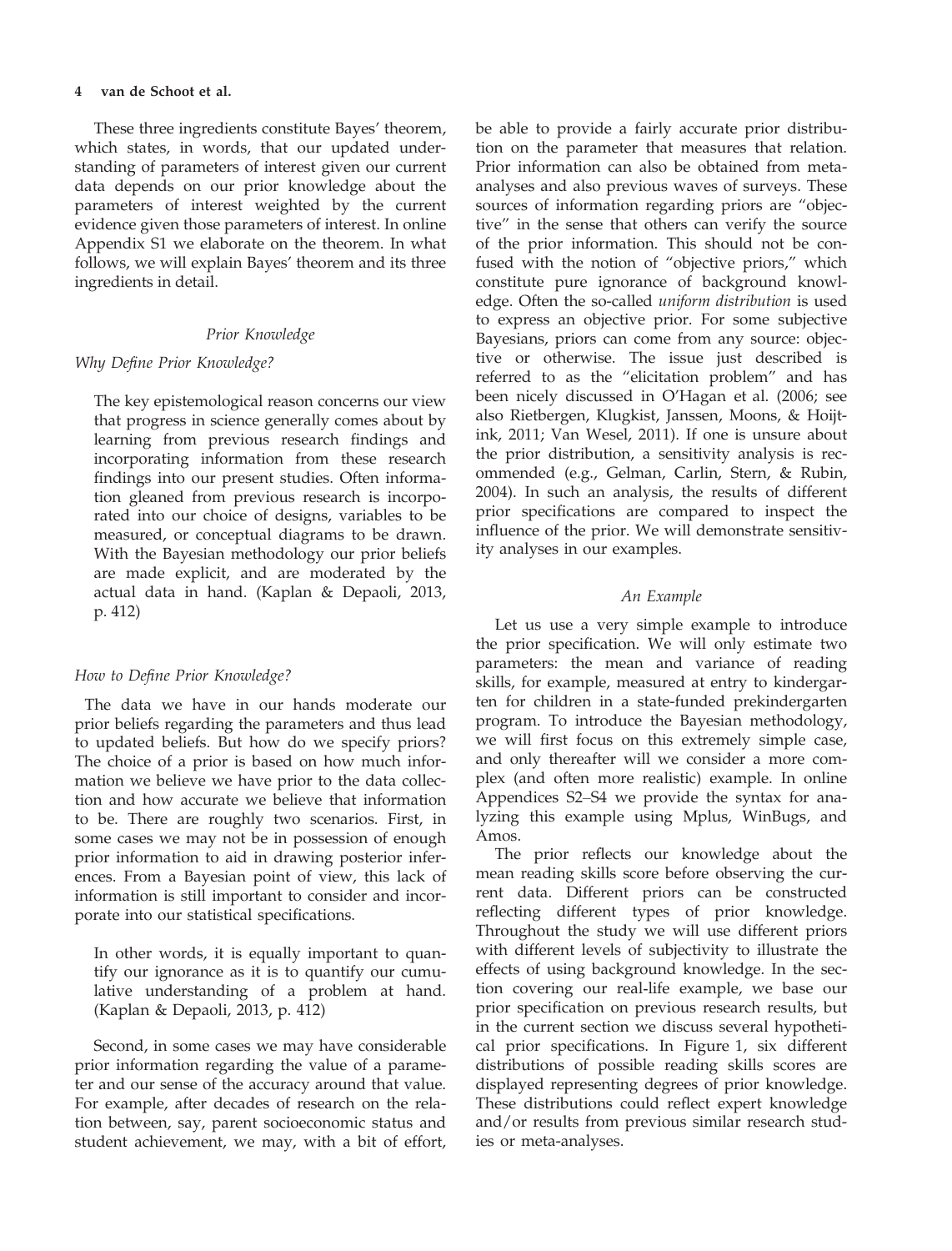

Figure 1. A priori beliefs about the distribution of reading skills scores in the population.

#### Noninformative Prior Distributions

In Figure 1a, it is assumed that we do not know anything about mean reading skills score and every value of the mean reading skills score in our data between minus infinity and plus infinity is equally likely. Such a distribution is often referred to as a noninformative prior distribution.

A frequentist analysis of the problem would ignore our accumulated knowledge and let the data speak for themselves—as if there has never been any prior research on reading skills. However, it could be reasonably argued that empirical psychology has accumulated a considerable amount of empirical information about the distribution of reading skills scores in the population.

#### Informative Prior Distributions

From a Bayesian perspective, it seems natural to incorporate what has been learned so far into our analysis. This implies that we specify that the mean of reading skills mean has a specific distribution. The parameters of the prior distribution are referred to as hyperparameters. If for the mean reading score a normal distribution is specified for the prior distribution, the hyperparameters are the prior mean and the prior precision. Thus, based on previous research one can specify the expected prior mean. If reading skills are assessed by a standardized test with a mean of 100, we hypothesize that reading skills scores close to 100 are more likely to occur in our data than values further away from 100, but every value in the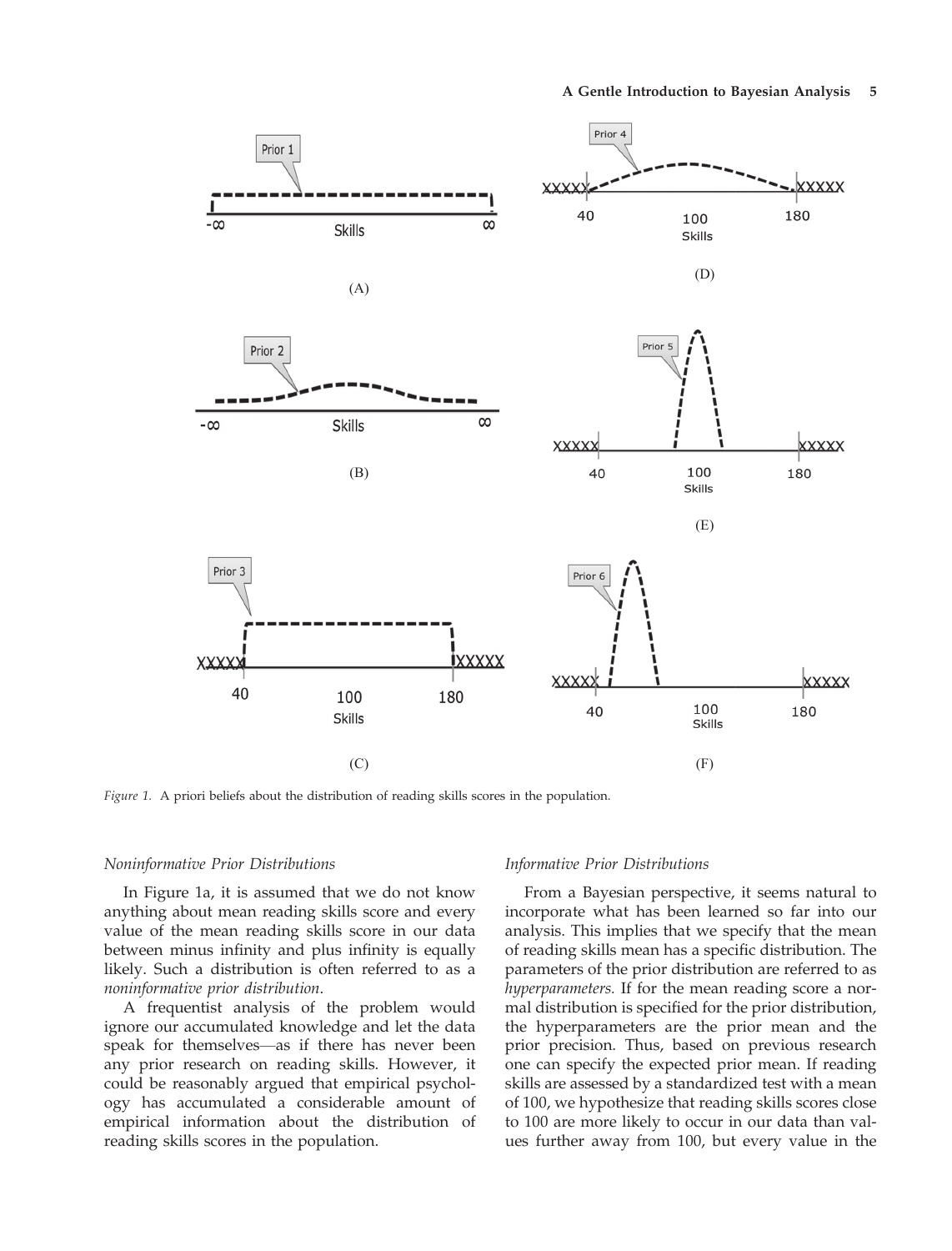entire range between minus and plus infinity is still allowed.

Also, the prior precision needs to be specified, which reflects the certainty or uncertainty about the prior mean. The more certain we are, the smaller we can specify the prior variance and, as such, the precision of our prior will increase. Such a prior distribution encodes our existing knowledge and is referred to as a subjective or informative prior distribution. If a low precision is specified, such as Prior 2 in Figure 1b, it is often referred to as a low-informative prior distribution. Note that it is the prior variance of the prior distribution we are considering here and not the variance of the mean of the reading skill score.

One could question how realistic Priors 1 and 2 in Figures 1a and 1b are, if a reading skills score is the variable of interest. What is a negative reading skills score? And can reading skills result in any positive score? To assess reading skills, a reading test could be used. What if we use a reading test where the minimum possible score is 40 and the maximum possible score is 180? When using such a test, Priors 1 and 2 are not really sensible. In Figure 1c, a third prior distribution is specified where values outside the range 40–180 are not allowed and within this range obtaining every reading skills score is equally likely.

Perhaps we can include even more information in our prior distribution, with the goal to increase precision and therefore contribute to more accurate estimates. As said before, we assume that our data are obtained from a randomly selected sample from the general population. In that case we might expect a mean of reading skills scores that is close to 100 to be more probable than extremely low or high scores. In Figure 1d, a prior distribution is displayed that represents this expectation. Figure 1e shows that we can increase the precision of our prior distribution by increasing its prior variance.

In Figure 1f, a prior distribution is specified where a very low score of reading skills is expected and we are very certain about obtaining such a mean score in our data. This is reflected by a prior distribution with high precision, that is, a small prior variance. If we sample from the general population, such a prior distribution would be highly unlikely to be supported by the data and, in this case, would be a misspecified prior. If, however, we have specified inclusion criteria for our sample, for example, only children with reading skills scores lower than 80 are included because this is the target group, then Prior 6 is correctly specified and Prior 5 would be misspecified.

To summarize, the prior reflects our knowledge about the parameters of our model before observing the current data. If one does not want to specify any prior knowledge, then noninformative priors can be specified and as a result, the final results will not be influenced by the specification of the prior. In the Bayesian literature, this approach to using noninformative priors is referred to as objective Bayesian statistics (Press, 2003) because only the data determine the posterior results. Using the objective Bayesian method, one can still benefit from using Bayesian statistics as will be explained throughout the study.

If a low-informative prior is specified, the results are hardly influenced by the specification of the prior, particularly for large samples. The more prior information is added, the more subjective it becomes. Subjective priors are beneficial because: (a) findings from previous research can be incorporated into the analyses and (b) Bayesian credible intervals will be smaller. Both benefits will be discussed more thoroughly in the section where we discuss our posterior results. Note that the term subjective has been a source of controversy between Bayesians and frequentists. We prefer the term informative and argue that the use of any kind of prior be warranted by appealing to empirical evidence. However, for this study, we stay with the term subjective because it is more commonly used in the applied and theoretical literature.

Note that for each and every parameter in the model, a prior distribution needs to be specified. As we have specified a prior distribution for the mean of reading skills scores we also have to specify a prior distribution for the variance/standard deviation of reading skills. This is because for Bayesian statistics, we assume a distribution for each and every parameter including (co)variances. As we might have less prior expectations about the variance of reading skills, we might want to specify a low-informative prior distribution. If we specify the prior for the (residual) variance term in such a way that it can only obtain positive values, the obtained posterior distribution can never have negative values, such as a negative (residual) variance.

### Observed Evidence

After specifying the prior distribution for all parameters in the model, one can begin analyzing the actual data. Let us say we have information on the reading skills scores for 20 children. We used the software BIEMS (Mulder, Hoijtink, & de Leeuw, 2012) for generating an exact data set where the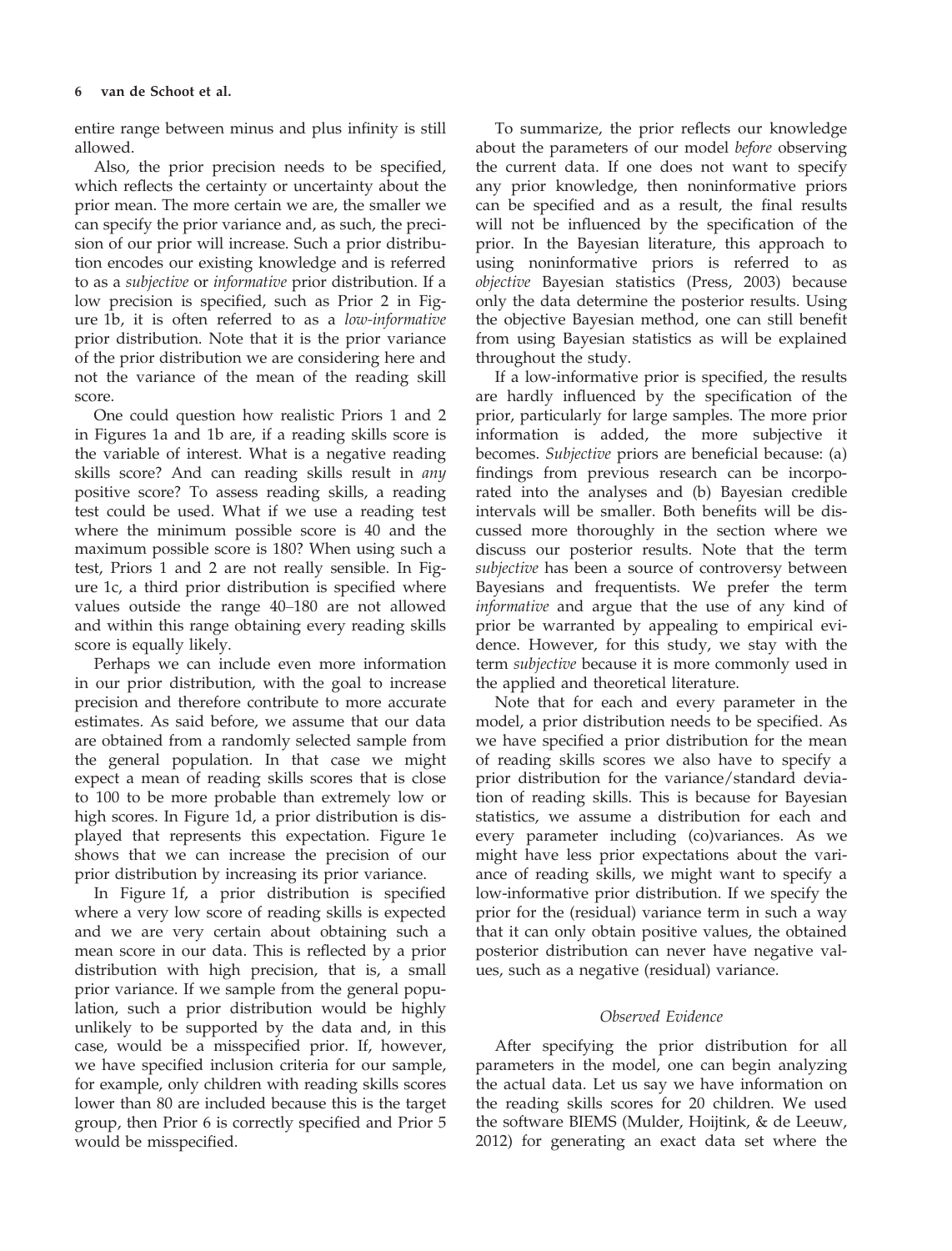mean and standard deviation of reading skills scores were manually specified. The second component of Bayesian analysis is the observed evidence for our parameters in the data (i.e., the sample mean and variance of the reading skills scores). This information is summarized by the likelihood function containing the information about the parameters given the data set (i.e., akin to a histogram of possible values). The likelihood is a function reflecting what the most likely values are for the unknown parameters, given the data. Note that the likelihood function is also obtained when non-Bayesian analyses are conducted using ML estimation. In our hypothetical example, the sample mean appears to be 102. So, given the data, a reading skills score of 102 is the most likely value of the population mean; that is, the likelihood function achieves its maximum for this value.

### Posterior Distribution

With the prior distribution and current data in hand, these are then combined via Bayes' theorem to form the so-called posterior distribution. Specifically, in this case, Bayes' theorem states that our prior knowledge is updated by the current data to yield updated knowledge in the form of the posterior distribution. That is, we can use our prior information in estimating the population mean, variance, and other aspects of the distribution for this sample.

In most cases, obtaining the posterior distribution is done by simulation, using the so-called Markov chain Monte Carlo (MCMC) methods. The general idea of MCMC is that instead of attempting to analytically solve for the point estimates, like with ML estimation, an iterative procedure to estimate the parameters. For a more detailed introduction, see Kruschke (2011b, 2013), and for a more technical introduction, see Lynch (2007) or Gelman et al. (2004). See online Appendix S1 for a brief introduction.

### The Posterior Distribution in the Example

The graphs in Figure 2 demonstrate how the prior information and the information in the data are combined in the posterior distribution. The more information is specified in the prior distribution, the smaller the posterior distribution of reading skills becomes. As long as the prior mean is uninformative (see Figure 2a), the result obtained for the mean with ML estimation and the posterior mean will always be approximately similar. If an

informative prior is specified, the posterior mean is only similar to the ML mean if the prior mean is (relatively) similar to the ML estimate (see Figures 2b to 2e). If the prior mean is different from the ML mean (Prior 6), the posterior mean will shift toward the prior (see Figure 2f).

The precision of the prior distribution for the reading skills scores influences the posterior distribution. If a noninformative prior is specified, the variance of the posterior distribution is not influenced (see Figure 2a). The more certain one is about the prior, the smaller the variance, and hence more peaked the posterior will be (cf. Figures 2d and 2e).

# Posterior Probability Intervals (PPIs)

Let us now take a closer look at the actual parameter estimates. We analyzed our data set with Mplus, Amos, and WinBUGS. Not all prior specifications are available in each software package; this has been indicated in Table 2 by using subscripts. In Mplus, the default prior distributions for means and regression coefficients are normal distributions with a prior mean of zero and an infinitive large prior variance, that is, low precision (see Figure 1b). If the prior precision of a specific parameter is set low enough, then the prior in Figure 1a will be approximated. The other prior specifications in Figure 1 are not available in Mplus. In Amos, however, one can specify a uniform prior, like in Figure 1a, but also normal distributions, like in Figure 1b, and a uniform distribution using the boundaries of the underlying scale, like in Figure 1c. If prior distributions of Figures 1d to 1f are of interest, one needs to switch to WinBUGS. We assumed no prior information for the variance of reading skills scores and we used the default settings in Amos and Mplus, but in WinBUGS we used a low-informative gamma distribution.

In the table, the posterior mean reading skills score and the PPIs are displayed for the six different types of prior specifications for our hypothetical example. Recall that the frequentist confidence interval is based on the assumption of a very large number of repeated samples from the population that are characterized by a fixed and unknown parameter. For any given sample, we can obtain the sample mean and compute, for example, a 95% confidence interval. The correct frequentist interpretation is that 95% of these confidence intervals capture the true parameter under the null hypothesis. Unfortunately, results of the frequentist paradigm are often misunderstood (see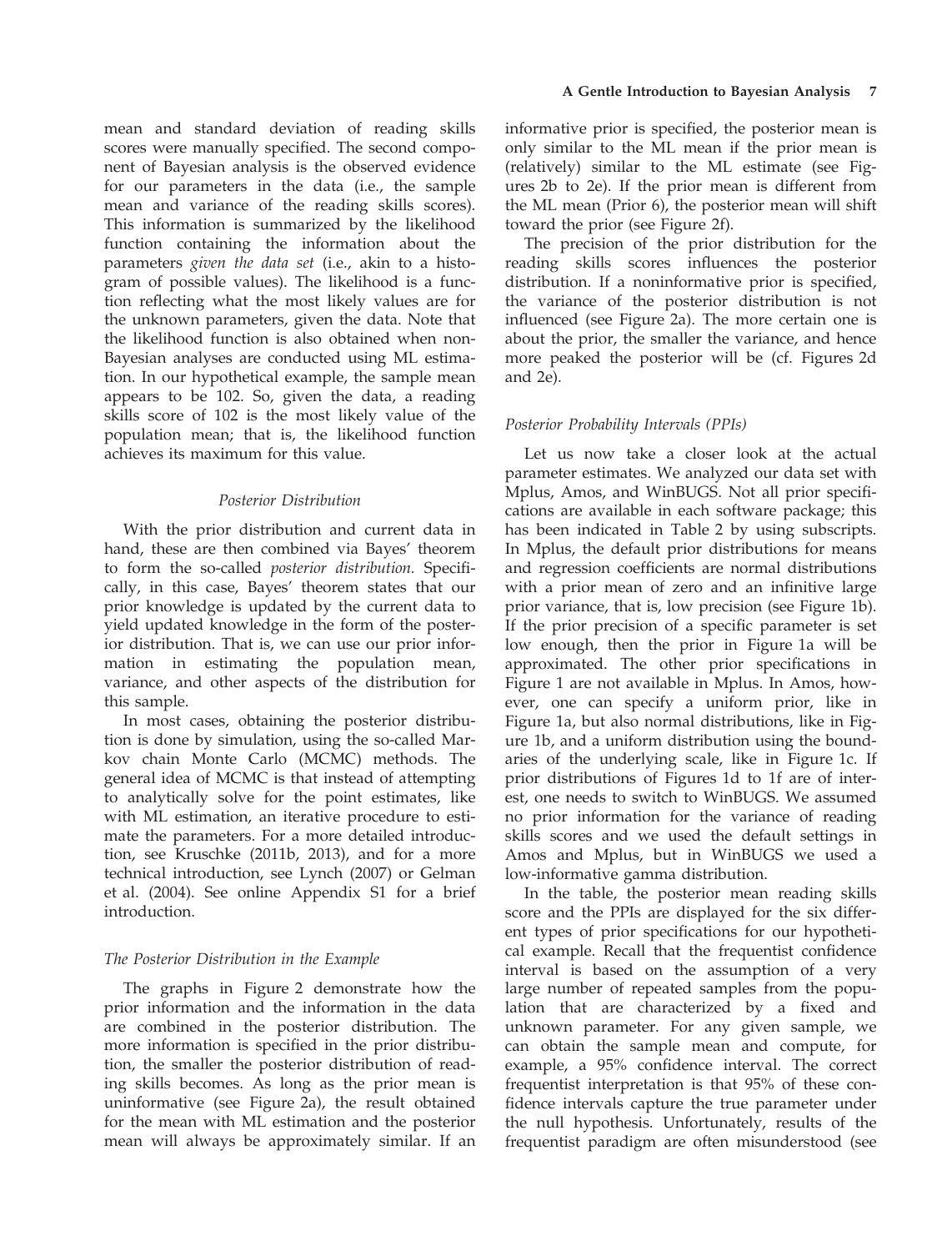

Figure 2. The likelihood function and posterior distributions for six different specifications of the prior distribution.

Gigerenzer, 2004). For example, the frequentistbased 95% confidence interval is often interpreted as meaning that there is a 95% chance that a parameter of interest lies between an upper and lower limit, whereas the correct interpretation is that 95 of 100 replications of exactly the same experiment capture the fixed but unknown parameter, assuming the alternative hypothesis about that parameter is true.

The Bayesian counterpart of the frequentist confidence interval is the PPI, also referred to as the credibility interval. The PPI is the 95% probability that in the population the parameter lies between the two values. Note, however, that the PPI and the confidence interval may numerically be similar and

might serve related inferential goals, but they are not mathematical equivalent and conceptually quite different. We argue that the PPI is easier to communicate because it is actually the probability that a certain parameter lies between two numbers, which is not the definition of a classical confidence interval (see also Table 1).

#### Posterior Results of the Example

The posterior results are influenced by the prior specification. The higher the prior precession, the smaller the posterior variance and the more certain one can be about the results. Let us examine this relation using our example.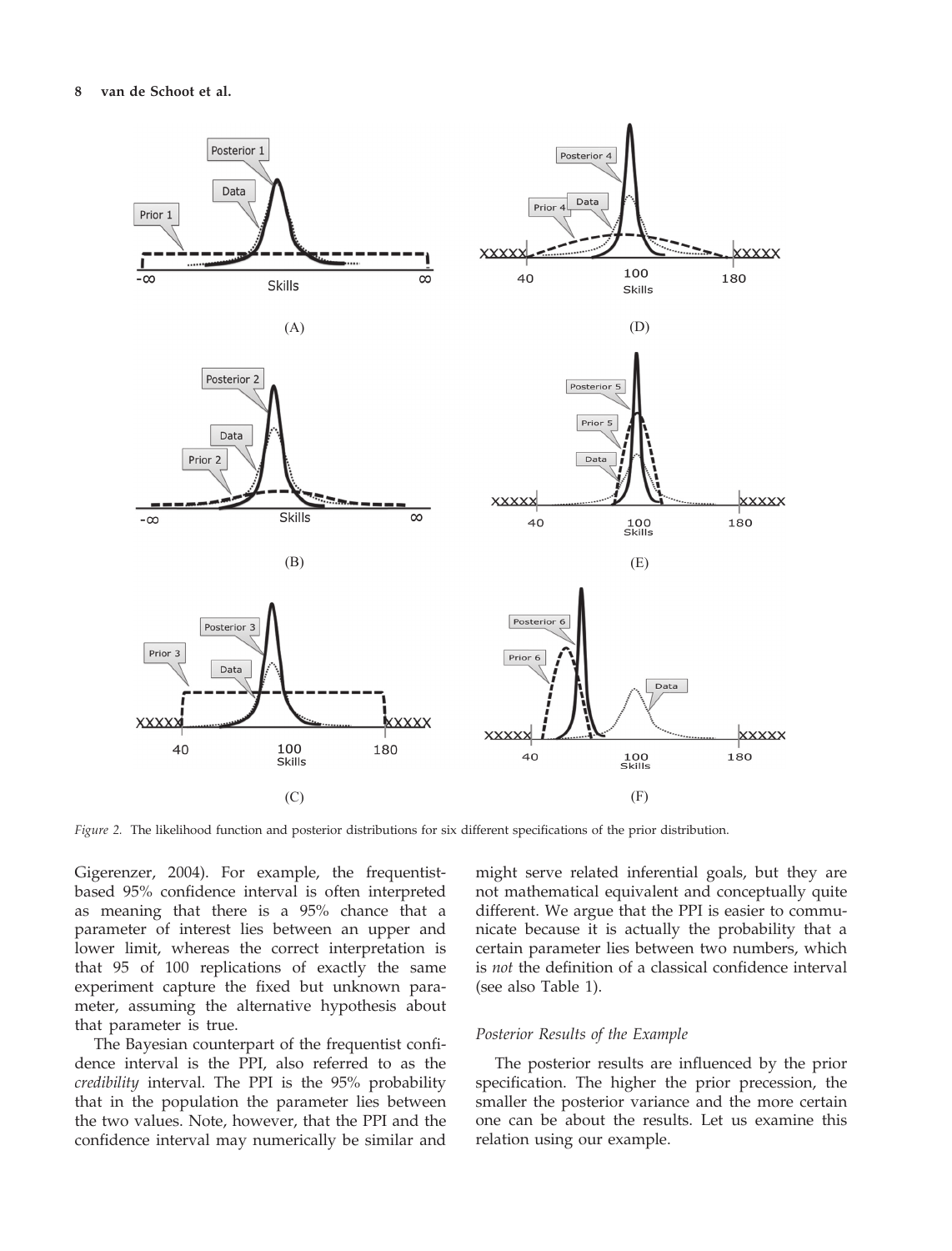| Prior type            | Prior precision used (prior mean was always 100) | Posterior mean reading skills score | 95% CI/PPI    |
|-----------------------|--------------------------------------------------|-------------------------------------|---------------|
| МL                    |                                                  | 102.00                              | 94.42-109.57  |
| Prior $1_{AW}$        |                                                  | 101.99                              | 94.35-109.62  |
| Prior $2a_{MAW}$      | Large variance, i.e., $Var = 100$                | 101.99                              | 94.40-109.42  |
| Prior $2b_{MAM}$      | Medium variance, i.e., Var. $= 10$               | 101.99                              | 94.89-109.07  |
| Prior $2c_{MAW}$      | Small variance, i.e., Var. $= 1$                 | 102.00                              | 100.12-103.87 |
| Prior $3_{AW}$        |                                                  | 102.03                              | 94.22-109.71  |
| Prior $4W$            | Medium variance, i.e., Var. $= 10$               | 102.00                              | 97.76-106.80  |
| Prior $5W$            | Small variance, i.e., $Var = 1$                  | 102.00                              | 100.20-103.90 |
| Prior 6a <sub>W</sub> | Large variance, i.e., Var. $= 100$               | 99.37                               | 92.47-106.10  |
| Prior $6b_W$          | Medium variance, i.e., Var. = 10                 | 86.56                               | 80.17-92.47   |

Table 2 Posterior Results Obtained With Mplus, AMOS, or WINBUGS (n = 20)

Note.  $CI =$  confidence interval;  $PPI =$  posterior probability interval;  $ML =$  maximum likelihood results;  $SD =$  standard deviation; M = posterior mean obtained using Mplus; A = posterior mean obtained using Amos; W = posterior mean obtained using WinBUGS.

When the prior in Figure 2a is used, the posterior distribution is hardly influenced by the prior distribution. The estimates for the mean reading skills score obtained from the likelihood function (i.e., the ML results) and posterior result are close to each other (see the first two rows of Table 2). If a normal distribution for the prior is used, as in Figure 2b, the 95% PPI is only influenced when a high-precision prior is specified; see Table 2 and compare the results of Priors 2a, 2b, and 2c, where only for Prior 2c the resulting PPI is smaller compared to the other priors we discussed so far. This makes sense because for the latter prior we specified a highly informative distribution; that is, the variance of the prior distribution is quite small reflecting strong prior beliefs. If the prior of Figure 2c is used, the results are similar to the ML results. When the prior of Figure 2c is combined with specifying a normal distribution, the PPI decreases again. If we increase the prior precision of the mean even further, for example, for Prior 5, the PPI decreases even more. If the prior mean is misspecified, like in Figure 2f, the posterior mean will be affected; see the results in Table 2 of Priors 6a and 6b. The difference between Priors 6a and 6b reflects the degree of certainty we have about the prior mean. For Prior 6a we are rather sure the mean was 80, which is reflected by a high prior precision. For Prior 6b we are less sure, and we used a low prior precision. The posterior mean of Prior 6b is therefore closer to the ML estimate when compared to the posterior mean of Prior 6a.

To summarize, the more prior information is added to the model, the smaller the 95% PPIs becomes, which is a nice feature of the Bayesian methodology. That is, after confronting the prior knowledge with the data one can be more certain

about the obtained results when compared to frequentist method. This way, science can be truly accumulative. However, when the prior is misspecified, the posterior results are affected because the posterior results are always a compromise between the prior distribution and the likelihood function of the data.

# An Empirical Example

To illustrate the Bayesian methods explained in this study, we consider a series of articles that study the theoretical framework of dynamic interactionism where individuals are believed to develop through a dynamic and reciprocal transaction between personality and the environment (e.g., quality of social relationships; Caspi, 1998). The main aim of the examined research program was to study the reciprocal associations between personality and relationships over time. In the case of extraversion, for example, an extraverted adolescent might seek out a peer group where extraversion is valued and reinforced, and as such becomes more extraverted.

A theory that explains environmental effects on personality is the social investment theory (Roberts, Wood, & Smith, 2005). This theory predicts that the successful fulfillment of societal roles (in work, relationships, health) leads to strengthening of those personality dimensions that are relevant for this fulfillment. For this study, the social investment theory is important because it can be hypothesized that effects fulfilling societal roles on personality are stronger in emerging adulthood when these roles are more central than in earlier phases of adolescence. At the time of the first article in our series (Asendorpf & Wilpers, 1998), however, the predictions of social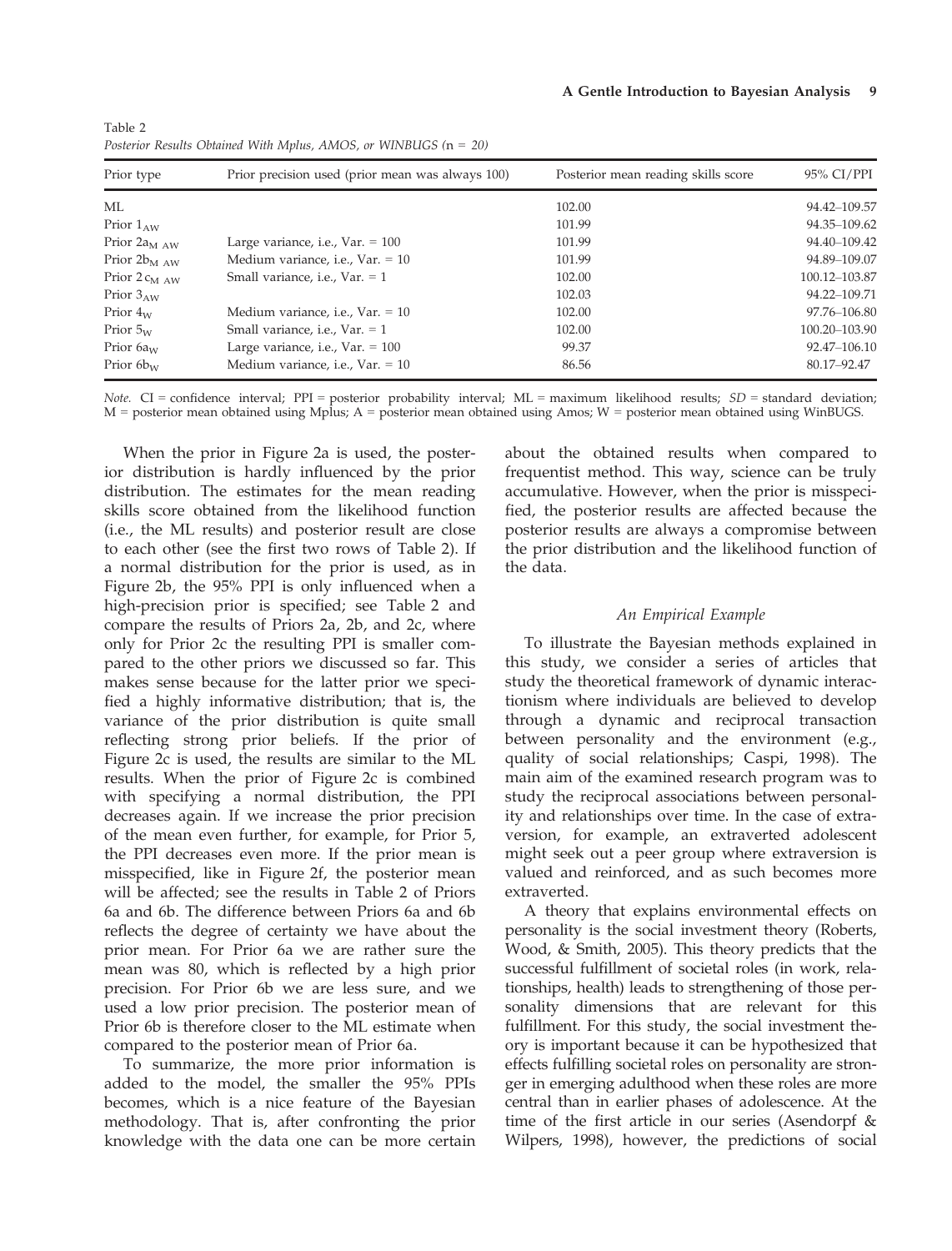investment theory were not yet published. Instead, the authors started with a theoretical notion by McCrae and Costa (1996) that personality influences would be more important in predicting social relationships than vice versa. At the time, however, the idea did not yet have much support because:

empirical evidence on the relative strength of personality effects on relationships and vice versa is surprisingly limited. (p. 1532)

Asendorpf and Wilpers (1998) investigated for the first time personality and relationships over time in a sample of young students  $(N = 132)$  after their transition to university. The main conclusion of their analyses was that personality influenced change in social relationships, but not vice versa. Neyer and Asendorpf (2001) studied personality– relationship transactions using now a large representative sample of young adults from all over Germany (age between 18 and 30 years;  $N = 489$ ). Based on the previous results, Neyer and Asendorpf

hypothesized that personality effects would have a clear superiority over relationships effects. (p. 1193)

Consistent with Asendorpf and Wilpers (1998), Neyer and Asendorpf (2001) concluded that once initial correlations were controlled, personality traits predicted change in various aspects of social relationships, whereas effects of antecedent relationships on personality were rare and restricted to very specific relationships with one's preschool children (p. 1200). Asendorpf and van Aken (2003) continued working on studies into personality– relationship transaction, now on 12-year-olds who were followed up until age 17 ( $N = 174$ ), and tried to replicate key findings of these earlier studies. Asendorpf and van Aken confirmed previous findings and concluded that the stronger effect was an extraversion effect on perceived support from peers. This result replicates, once more, similar findings in adulthood.

Sturaro, Denissen, van Aken, and Asendorpf (2010), once again, investigated the personality–relationship transaction model. The main goal of the 2010 study was to replicate the personality–relationship transaction results in an older sample (17– 23 years) compared to the study of Asendorpf and van Aken (2003; 12–17 years). Sturaro et al. found some contradictory results compared to the previously described studies.

[The five-factor theory] predicts significant paths from personality to change in social relationship quality, whereas it does not predict social relationship quality to have an impact on personality change. Contrary to our expectation, however, personality did not predict changes in relationship quality. (p. 8)

In conclusion, the four articles described above clearly illustrate how theory building works in daily practice. By using the quotes from these articles we have seen that researchers do have prior knowledge in their Introduction and Discussion sections. However, all these articles ignored this prior knowledge because they were based on frequentist statistics that test the null hypothesis that parameters are equal to zero. Using Bayesian statistics, we will include prior knowledge in the analysis by specifying a relevant prior distribution.

# Method

# Description of the Neyer and Asendorpf (2001) Data

Participants were part of a longitudinal study of young adults. This sample started in 1995 (when participants were 18–30 years old;  $M_{\text{age}} = 24.4$  years,  $SD = 3.7$ ) with 637 participants who were largely representative of the population of adult Germans. The sample was reassessed 4 years later (return rate = 76%). The longitudinal sample included 489 participants ( $N = 226$  females).

To simplify the models we focus here on only two variables: extraversion as an indicator for personality and closeness with/support by friends as an indicator for relationship quality. Quality of relationships was assessed at both occasions using a social network inventory, where respondents were asked to recall those persons who play an important role in their lives. In the present investigation, we reanalyzed the relevant data on the felt closeness with friends. Participants named on average 4.82 friends  $(SD = 4.22)$  and 5.62 friends  $(SD = 4.72)$  at the first and second occasions, respectively. Closeness was measured with the item: "How close do you feel to this person?"  $(1 = v$ ery distant to  $5 = v$ ery close). The ratings were averaged across all friends. Extraversion was assessed using the German version of the NEO-FFI (Borkenau & Ostendorf, 1993). Internal consistencies at both measurement occasions were .76 and .78, and the rank order stability was  $r = .61$ .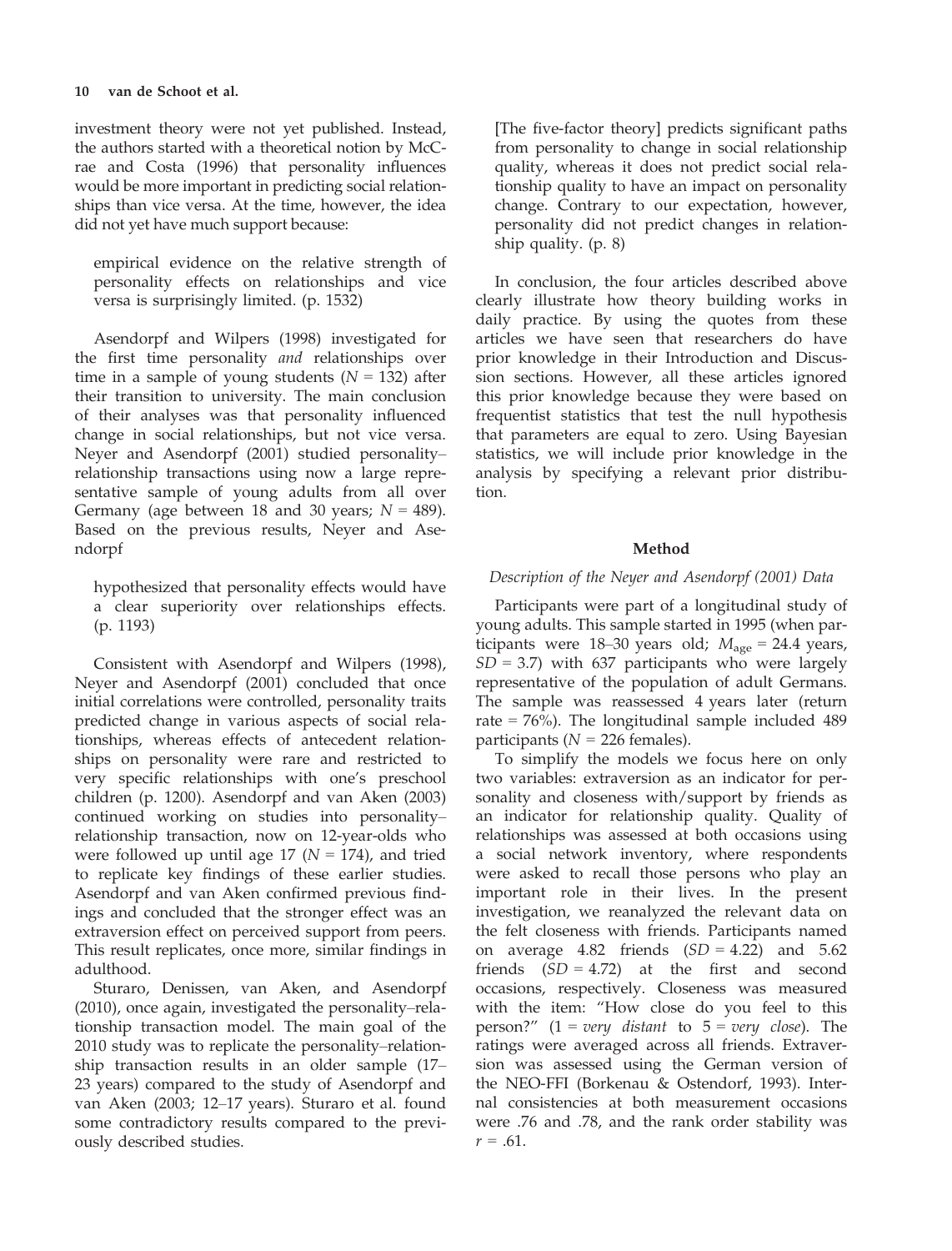# Description of the Sturaro et al. (2010) and Asendorpf and van Aken (2003) Data

Participants were part of the Munich Longitudinal Study on the Genesis of Individual Competencies (Weinert & Schneider, 1999). This sample started in 1984 (when participants were 3 to 4 years old) with 230 children from the German city of Munich. Participants were selected from a broad range of neighborhoods to ensure representativeness. This study focuses on reassessments of the sample at ages 12, 17, and 23. At age 12, 186 participants were still part of the sample; at age 17 this was true for 174 participants. Because the Asendorpf and van Aken (2003) publication focused on participants with complete data at both waves of data collection, the present analyses focus on the 174 individuals with data at ages 12 and 17. At age 23, a total of 154 participants were still in the sample. For this study, analyses focus on a subset of 148 individuals who provided personality selfratings.

Measures selected for this study were taken in correspondence with the cited articles. At age 12, support by friends was measured as support from classroom friends. For the category of classroom friends, an average of 3.0 individuals was listed. For each of these individuals, participants rated the supportiveness of the relationship in terms of instrumental help, intimacy, esteem enhancement, and reliability (three items each; items of the first three scales were adapted from the NRI; Furman & Buhrmester, 1985). Ratings were averaged across all friends. At age 17, the same scales were repeated only for the best friend in class. In both years, if participants did not have any classroom friends, they received a score of 1 for support (the lowest possible). At age 23, support was measured using an ego-centered Social Network Questionnaire. Like the Sturaro et al. (2010) article, we focus here on the average quality with same-sex peers because this measure was deemed most comparable with the peer measures at ages 12 and 17.

Extraversion at ages 12 and 17 was assessed with bipolar adjective pairs (Ostendorf, 1990; sample item: unsociable vs. outgoing). At age 23, extraversion was assessed with a scale from the NEO-FFI (Borkenau & Ostendorf, 1993; sample item: "I like to have a lot of people around me"). As reported by Sturaro et al. (2010), in a separate sample of 641 college students, the Ostendorf Scale for Extraversion and the NEO-FFI Scale for Extraversion are correlated almost perfectly after controlling for the unreliability of the scales  $(r = .92)$ .



Figure 3. Cross-lagged panel model where  $r_1$  is the correlation between Extraversion measured at Wave 1 and Friends measured at Wave 1, and  $r_2$  is the autocorrelation between the residuals of two variables at Wave 2,  $\beta_1$  and  $\beta_2$  are the stability paths, and  $\beta_3$  and  $\beta_4$  are the cross-loadings. T1 and T2 refer to ages 12 and 17, respectively, for the Asendorpf and van Aken (2003) data, but to ages 17 and 23, respectively, for the Sturaro, Denissen, van Aken, and Asendorpf (2010) data.

#### Analytic Strategy

We used Mplus to analyze the model displayed in Figure 3. Two crucial elements when applying Bayesian statistics have to be discussed in the Analytic Strategy section of a Bayesian article: (a) which priors were used and where did these priors came from? And (b) how was convergence assessed (see also online Appendix S1)? Concerning the latter, we used the Gelman–Rubin criterion (for more information, see Gelman et al., 2004) to monitor convergence, which is the default setting of Mplus. However, as recommended by Hox, van de Schoot, and Matthijsse (2012), we set the cutoff value stricter (i.e., bconvergence  $= .01$ ) than the default value of .05. We also specified a minimum number of iterations by using *biterations* =  $(10,000)$ , we requested multiple chains of the Gibbs sampler by using *chains*  $= 8$ , and we requested starting values based on the ML estimates by using  $stvalues = ml$ . Moreover, we inspected all the trace plots manually to check whether all chains converged to the same target distribution and whether all iterations used for obtaining the posterior were based on stable chains.

Concerning the specification of the priors, we developed two scenarios. In the first scenario, we only focus on those data sets with similar age groups. Therefore, we first reanalyze the data of Neyer and Asendorpf (2001) without using prior knowledge. Thereafter, we reanalyze the data of Sturaro et al. (2010) using prior information based on the data of Neyer and Asendorpf; both data sets contain young adults between 17 and 30 years of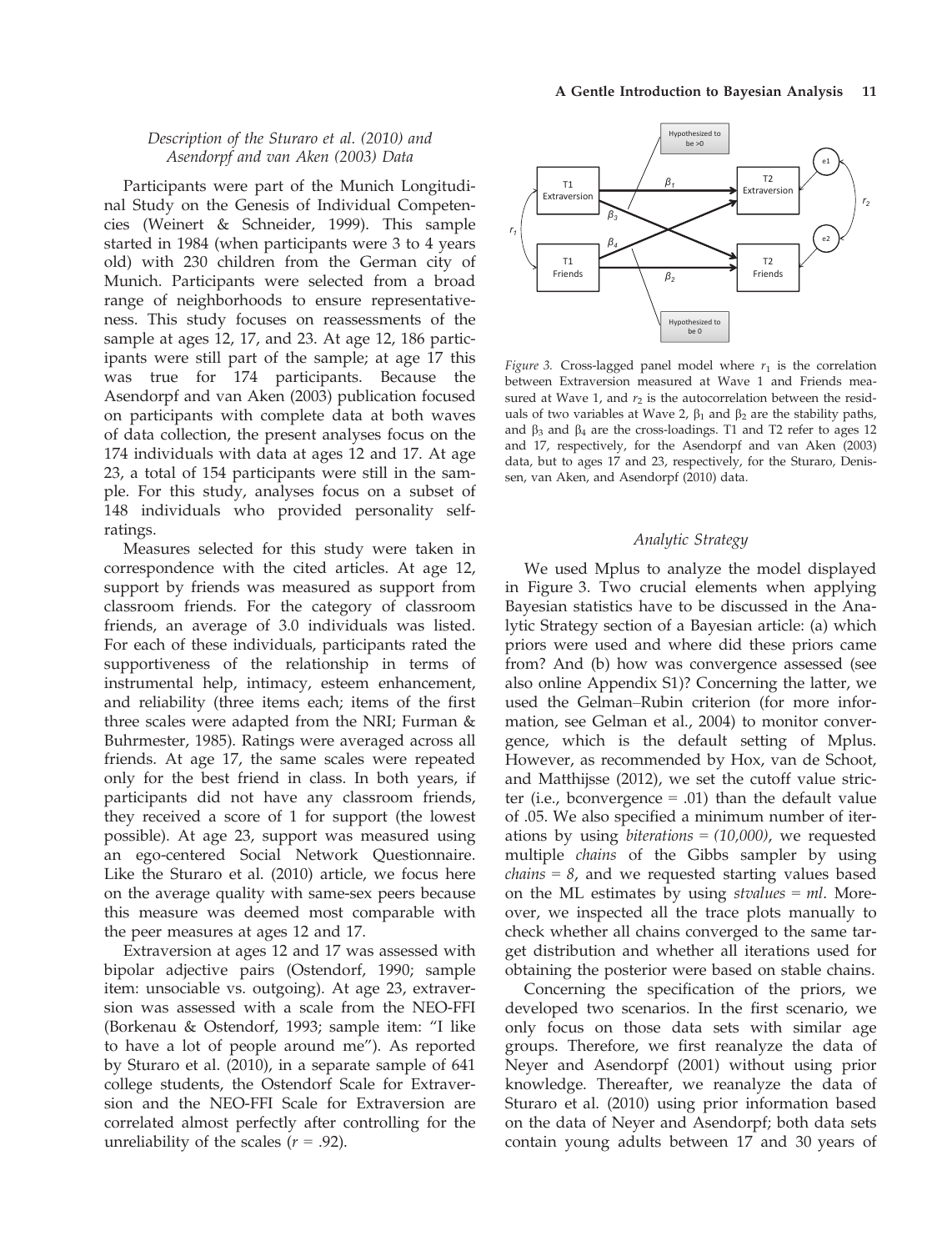#### 12 van de Schoot et al.

age. In the second scenario, we assume the relation between personality and social relationships is independent of age and we reanalyze the data of Sturaro et al. using prior information taken from Neyer and Asendorpf and from Asendorpf and van Aken (2003). In this second scenario we make a strong assumption, namely, that the cross-lagged effects for young adolescents are equal to the cross-lagged effects of young adults. This assumption implicates similar developmental trajectories across age groups. We come back to these issues in the Discussion section.

#### Scenario 1

Based on previous research findings, Asendorpf and Wilpers (1998) hypothesized the model shown in Figure 3. As this study described the first attempt to study these variables over time, Asendorpf and Wilpers would probably have specified (had they used Bayesian statistics) an uninformative prior distribution reflecting no prior knowledge (see also Figures 1a and 1b). Neyer and Asendorpf (2001) gathered a general sample from the German population and analyzed their data. As Neyer and Asendorpf used different test–retest intervals as compared to Asendorpf and Wilpers, we cannot use the results from Asendorpf and Wilpers as prior specifications. So, when reanalyzing Neyer and Asendorpf, we will use the default settings of Mplus, that is, noninformative prior distributions; see Figure 1b and see Model 1 (Neyer & Asendorpf, 2001 | Uninf. Prior) in the second column of Table 3. Note that "|" means condition on, so the statement is read as the results of the Neyer and

Table 3

| Posterior Results for Scenario 1 |  |  |
|----------------------------------|--|--|
|----------------------------------|--|--|

Asendorpf (2001) data condition on an uninformative prior. Sturaro et al. (2010) continued working on the cross-lagged panel model. In the third column of Table 3, the results of Model 2 (Sturaro et al., 2010 | Uninf. prior) are shown when using noninformative prior distribution (which does not take the previous results obtained by Neyer and Asendorpf into account). What if we used our updating procedure and use the information obtained in Model 1 as the starting point for our current analysis? That is, for Model 3 (Sturaro et al., 2010 | Neyer  $& A$ sendorpf, 2001) we used for the regression coefficients the posterior means and standard deviations from Model 1 as prior specifications for Model 3a. Noninformative priors were used for residual variances and for the covariances. This was done because the residuals pick up omitted variables, which almost by definition are unknown. Then, we would have a hard time knowing what their prior relation would be to the outcome or to other variables in model. This way the prior for the subsequent study is a rough approximation to the posterior from the previous study.

As pointed out by one of the reviewers, there is an assumption being made that the multiparameter posterior from a previous study can be accurately represented by independent marginal distributions on each parameter. But the posterior distribution captures correlations between parameters, and in regression models the coefficients can be quite strongly correlated (depending on the data). If one would have strong prior believes on the correlations among parameters, this could be represented in a Bayesian hierarchical model. However, because these correlations are data specific in regression,

|                                                                                         | Model 1: Neyer & Asendorpf (2001)<br>data without prior knowledge |                  | Model 2: Sturaro et al. (2010) data<br>without prior knowledge |                  | Model 3: Sturaro et al. (2010) data<br>with priors based on Model 1 |               |                  |
|-----------------------------------------------------------------------------------------|-------------------------------------------------------------------|------------------|----------------------------------------------------------------|------------------|---------------------------------------------------------------------|---------------|------------------|
| Parameters                                                                              | Estimate (SD)                                                     | 95% PPI          | Estimate (SD)                                                  | 95% PPI          |                                                                     | Estimate (SD) | 95% PPI          |
| $\beta_1$                                                                               | 0.605(0.037)                                                      | $0.532 - 0.676$  | 0.291(0.063)                                                   | $0.169 - 0.424$  |                                                                     | 0.333(0.060)  | $0.228 - 0.449$  |
| $\beta_2$                                                                               | 0.293(0.047)                                                      | $0.199 - 0.386$  | 0.157(0.103)                                                   | $-0.042 - 0.364$ |                                                                     | 0.168(0.092)  | $-0.010 - 0.352$ |
| $\beta_3$                                                                               | 0.131(0.046)                                                      | $0.043 - 0.222$  | 0.029(0.079)                                                   | $-0.132 - 0.180$ |                                                                     | 0.044(0.074)  | $-0.103 - 0.186$ |
| $\beta_4$                                                                               | $-0.026(0.039)$                                                   | $-0.100 - 0.051$ | 0.303(0.081)                                                   | $0.144 - 0.462$  |                                                                     | 0.247(0.075)  | $0.101 - 0.393$  |
| Model fit                                                                               |                                                                   | Lower CI         | Upper CI                                                       | Lower CI         | Upper CI                                                            | Lower CI      | Upper CI         |
| 95% CI for difference between observed<br>and replicated chi-square values<br>ppp value |                                                                   | $-14.398$        | 16.188                                                         | $-12.595$        | 17.263                                                              | $-12.735$     | 17.298           |
|                                                                                         |                                                                   | .534             |                                                                | .453             |                                                                     | .473          |                  |

Note. See Figure 3 for the model being estimated and the interpretation of the parameters. Posterior  $SD =$  standard deviation;  $PPI =$  posterior probability interval;  $CI =$  confidence interval; ppp value = posterior predictive p value.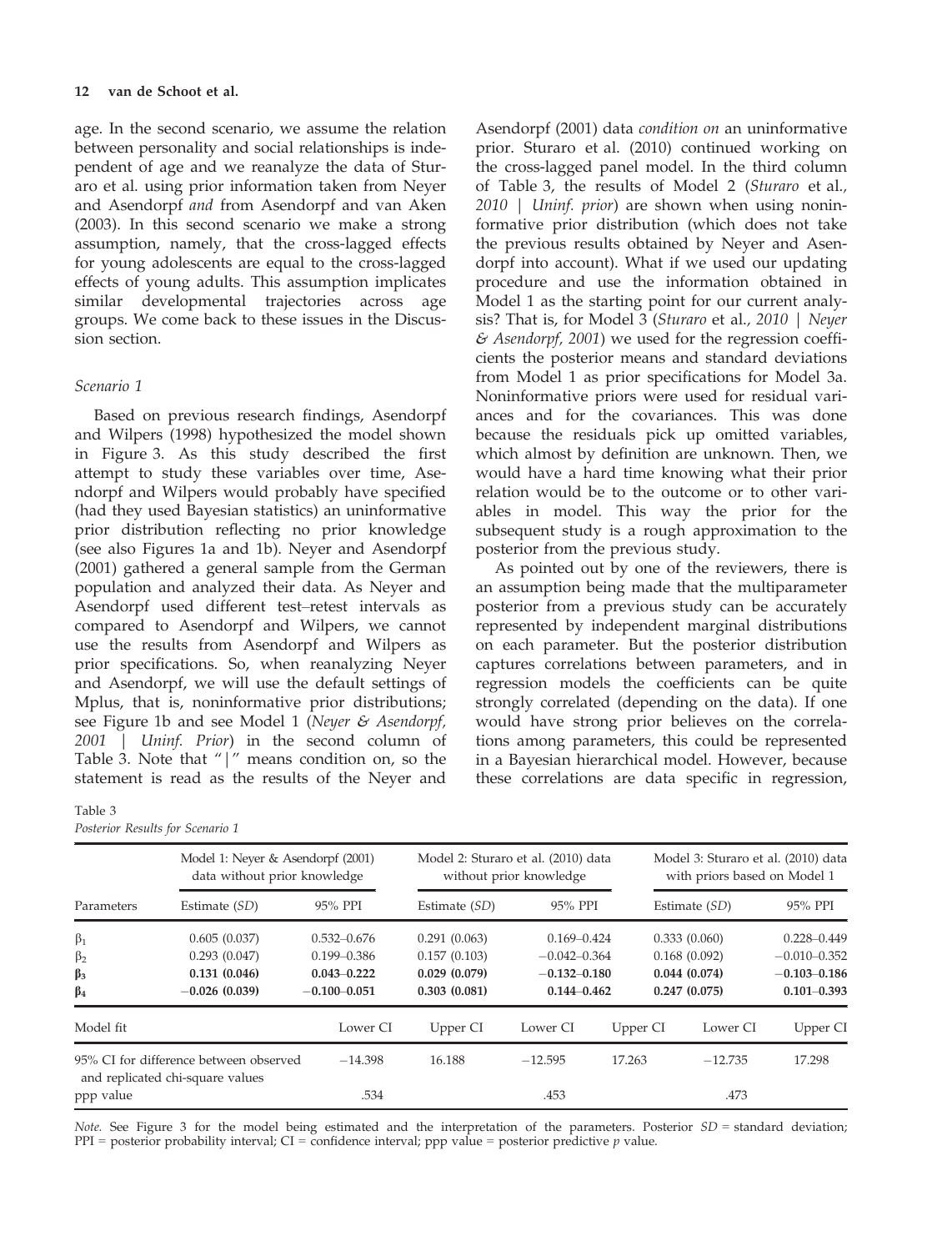|                                                  | Model 4: Asendorpf & van Aken (2003)<br>data without prior<br>knowledge    |                                                                            |           | Model 5: Asendorpf & van Aken (2003)<br>data with priors based<br>on Model 1 |                                                                            |          | Model 6: Sturaro et al. (2010)<br>data with priors based on<br>Model 5 |                                                                            |  |
|--------------------------------------------------|----------------------------------------------------------------------------|----------------------------------------------------------------------------|-----------|------------------------------------------------------------------------------|----------------------------------------------------------------------------|----------|------------------------------------------------------------------------|----------------------------------------------------------------------------|--|
| Parameters                                       | Estimate (SD)                                                              | 95% PPI                                                                    |           | Estimate (SD)                                                                | 95% PPI                                                                    |          | Estimate (SD)                                                          | 95% PPI                                                                    |  |
| $\beta_1$<br>$\beta_2$<br>$\beta_3$<br>$\beta_4$ | 0.512(0.069)<br>0.115(0.083)<br>0.217(0.106)<br>0.072(0.055)               | $0.376 - 0.649$<br>$-0.049 - 0.277$<br>$0.006 - 0.426$<br>$-0.036 - 0.179$ |           | 0.537(0.059)<br>0.139(0.077)<br>0.195(0.094)<br>0.065(0.052)                 | $0.424 - 0.654$<br>$-0.011 - 0.288$<br>$0.007 - 0.380$<br>$-0.040 - 0.168$ |          | 0.314(0.061)<br>0.144(0.096)<br>0.044(0.076)<br>0.270(0.075)           | $0.197 - 0.441$<br>$-0.039 - 0.336$<br>$-0.109 - 0.191$<br>$0.121 - 0.418$ |  |
| Model fit                                        |                                                                            |                                                                            | Lower CI  | Upper CI                                                                     | Lower CI                                                                   | Upper CI | Lower CI                                                               | Upper CI                                                                   |  |
|                                                  | 95% CI for difference between observed<br>and replicated chi-square values |                                                                            | $-16.253$ | 17.102                                                                       | $-16.041$                                                                  | 15.625   | $-12.712$                                                              | 16.991                                                                     |  |
| ppp value                                        |                                                                            |                                                                            | .515      |                                                                              | .517                                                                       |          | .473                                                                   |                                                                            |  |

Table 4 Posterior Results for Scenario 2

Note. See Figure 3 for the model being estimated and the interpretation of the parameters. Posterior  $SD =$  standard deviation;  $PPI =$  posterior probability interval;  $CI =$  confidence interval; ppp value = posterior predictive p value.

and data and model specific in SEM (see Kaplan & Wenger, 1993), it is unlikely that we would be able to elicit such priors. Therefore, the easiest approach is to specify independent marginal priors and let the posterior capture the empirical correlations.

### Scenario 2

Assuming the cross-lagged panel effects to be not age dependent, Asendorpf and van Aken (2003) could have used the results from Neyer and Asendorpf (2001) as the starting point for their own analyses, which in turn could have been the starting point for Sturaro et al. (2010). In the second column of Table 4, the results, without assuming prior knowledge, of Asendorpf and van Aken are displayed, that is, Model 4 (Asendorpf  $\varepsilon$  van Aken, 2003 | Uninf. prior). In the third column, that is, Model 5 (Asendorpf & van Aken, 2003 | Neyer & Asendorpf, 2001), the data of Asendorpf and van Aken were updated using prior information taken from Model 1. In the last step, that is, Model 6 (Sturaro et al., 2010 | Asendorpf & van Aken, 2003 | Neyer & Asendorpf, 2001), the data of Sturaro et al. were updated using the prior information taken from Model 5. In sum, the models tested are as follows:

Uninformative priors

Neyer & Asendorpf, 2001 | Uninf. prior Asendorpf & van Aken, 2003 | Uninf. prior Sturaro et al., 2010 | Uninf. prior

Scenario 1: Age specificity when updating knowledge Sturaro et al., 2010 | Neyer & Asendorpf, 2001

Scenario 2: Age invariance when updating knowledge Asendorpf & van Aken, 2003 | Neyer & Asendorpf, 2001

Sturaro et al., 2010 | Asendorpf & van Aken, 2003 | Neyer & Asendorpf, 2001

### Model Fit

When using SEM models to analyze the research questions, one is not interested in a single hypothesis test, but instead in the evaluation of the entire model. Model fit in the Bayesian context relates to assessing the predictive accuracy of a model, and is referred to as posterior predictive checking (Gelman et al., 2004). The general idea behind posterior predictive checking is that there should be little, if any, discrepancy between data generated by the model and the actual data itself. Any deviation between the data generated by the model and the actual data suggests possible model misspecification. In essence, posterior predictive checking is a method for assessing the specification quality of the model from the viewpoint of predictive accuracy. A complete discussion of Bayesian model evaluation is beyond the scope of this study; we refer the interested reader to Kaplan and Depaoli (2012, 2013).

One approach to quantifying model fit is to compute Bayesian posterior predictive p values (ppp value). The model test statistic, the chi-square value, is calculated on the basis of the data is compared to the same test statistic, but then defined for the simulated data. Then, the ppp value is defined as the proportion of chi-square values obtained in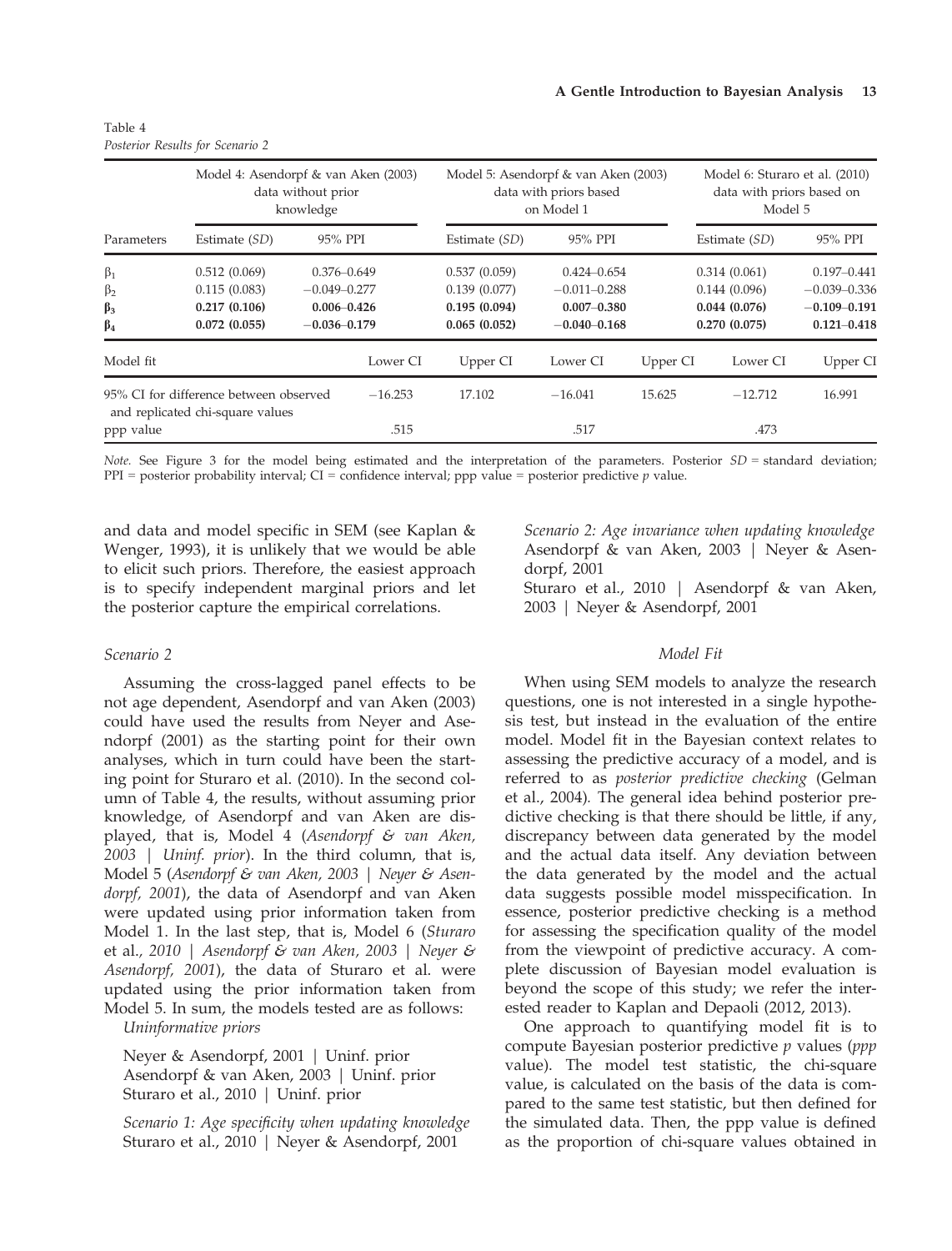the simulated data that exceed that of the actual data. The ppp values around .50 indicate a wellfitting model.

#### Posterior Results

#### Scenario 1

In Table 3 the posterior results are displayed for the first scenario. Consider the posterior regression coefficient for the stability path of Friends  $(\beta_2)$ , which is estimated as .293 in Model 1; Models 2 and 3 represent different ways of updating this knowledge. Model 2 ignores the results by Neyer and Asendorpf (2001) and achieves a stability path of .157. Model 3, in contrast, bases the prior distributions on the posterior results of Model 1 (Neyer & Asendorpf, 2001 | Uninf. prior) and arrives at a stability path of .168, which does not differ that much from the original outcome. If we compare the standard deviation of the stability path  $\beta_2$  of Friends between Model 2 and Model 3 (Sturaro et al., 2010 | Neyer & Asendorpf, 2001), we can observe that the latter is more precise (decrease in variance from .103 to .092). Consequently, the 95% PPI changes from  $[-.042, .364]$  in Model 2 to  $[-.010, .352]$  in Model 3. Thus, the width of the PPI decreased and, after taking the knowledge gained from Model 1 into account, we are more confident about the results of the stability path of Friends.

The cross-lagged effect between Friends T1  $\rightarrow$  Extraversion T2 ( $\beta_4$ ) is estimated as -.026 in Model 1 (Neyer & Asendorpf, 2001 | Uninf. prior), but as .303 in Model 2 (Sturaro et al., 2010 | Uninf. prior). When Model 1 is used as input for the prior specification for the Sturaro et al. (2010) data, Model 3 (Sturaro et al., 2010 | Neyer & Asendorpf, 2001), the coefficient is influenced by the prior, and the coefficient becomes .247 again with a smaller PPI. Furthermore, in both Models 2 and 3, the cross-lagged effect between Extraversion T1  $\rightarrow$  Friends T2 ( $\beta_3$ ) in Model 3 appears not to be significant.

### Scenario 2

Concerning Scenario 2 the results of the updating procedure are shown in Table 4. Compare Models 4 (Asendorpf & van Aken, 2003 | Uninf. prior) and 5 (Asendorpf & van Aken, 2003 | Neyer & Asendorpf, 2001) where the data of Asendorpf and van Aken (2003) were analyzed with noninformative priors and priors based on Model 1, respectively. Again, in Model 5 the PPIs decreased when compared to Model 4 because of the use of subjective priors. In Model 6 (Sturaro et al., 2010 | Asendorpf & van Aken, 2003 | Neyer & Asendorpf, 2001), the data of Sturaro et al. (2010) were analyzed using priors based on Model 5; consequently, the posterior results of Model 6 are different from the results of Sturaro et al. in Model 2 where no prior knowledge was assumed.

#### Discussion of Empirical Example

Inspection of the main parameters, the crosslagged effects,  $\beta_3$  and  $\beta_4$ , indicate that there are hardly any differences between Scenarios 1 and 2. Apparently, the results of Sturaro et al. (2010) are robust irrespective of the specific updating procedure. However, there are differences between the updated outcomes and the original results. That is, Models 3 and 6 have smaller standard deviations and narrower PPIs compared to Model 2. Thus, using prior knowledge in the analyses led to more certainty about the outcomes of the analyses and we can be more confident in the conclusions, namely, that Sturaro et al. found opposite effects to Neyer and Asendorpf (2001). This should be reassuring for those who might think that Bayesian analysis is too conservative when it comes to revising previous knowledge. Therefore, the bottom line remains that effects occurring between ages 17 and 23 are different from those found when ages 18–30 were used as range. The advantage of using priors is that the confidence intervals became smaller such that the effect of different ages (17–23 vs. 18–30) on the cross-lagged results can be more trusted than before.

Because developmental mechanisms may vary over time, any (reciprocal) effects found between ages 12 and 17 are not necessarily found between ages 17 and 23. Although the Sturaro et al. (2010) study was originally designed as a replication of the Asendorpf and van Aken (2003) study, results turned out to be more consistent with the alternative explanation of the social investment theory of Roberts et al. (2005), namely, that between ages 17 and 23 there might be more change in personality because of significant changes in social roles. In spite of the fact that we have chosen for the exact replication of the Asendorpf and van Aken study (because this was the stated goal of the Sturaro et al., 2010, study), developmental researchers of course should not blindly assume that previous research findings from different age periods can be used to derive priors. After all, development is often multifaceted and complex and looking only for regularity might make the discovery of interest-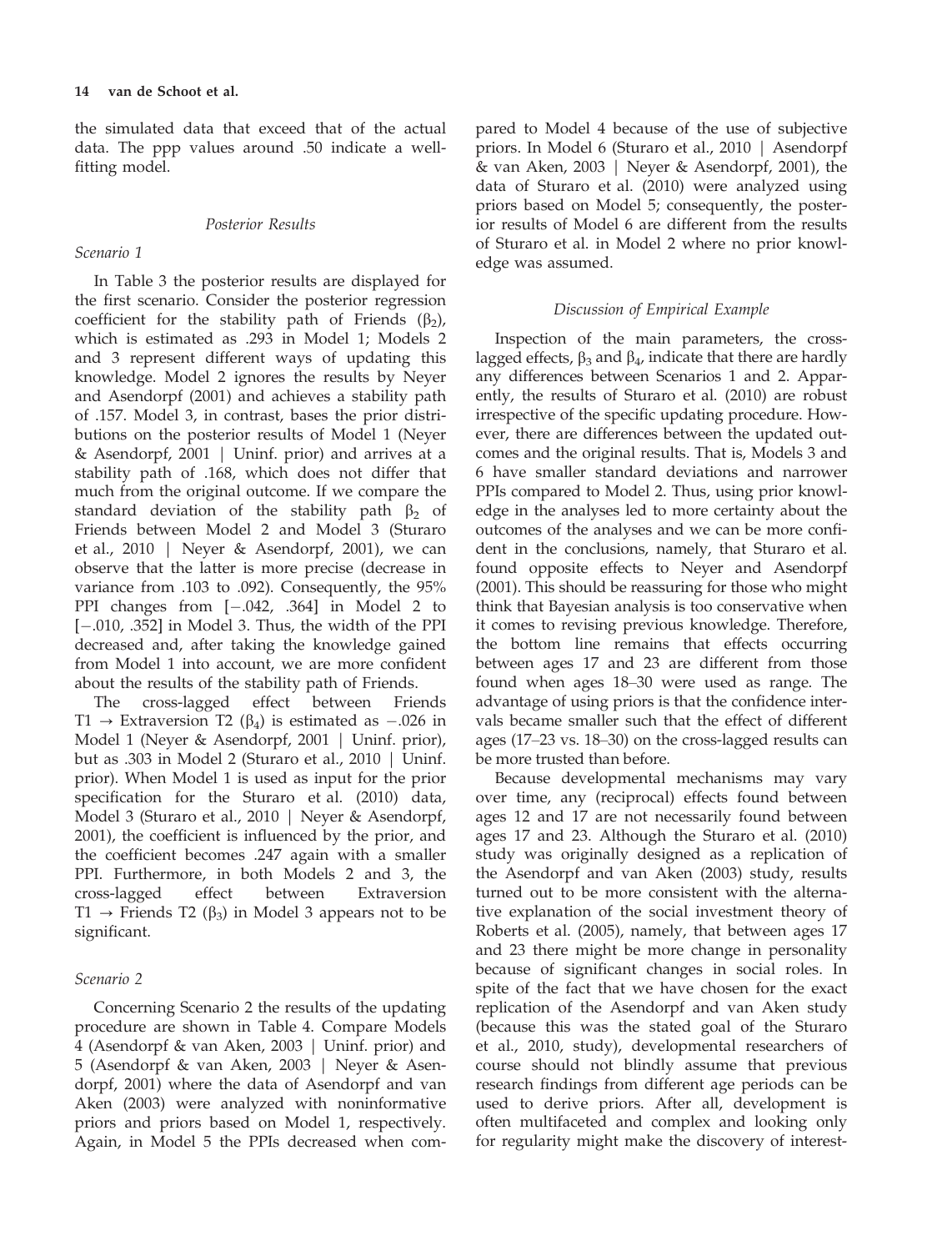ing discontinuities more difficult. In such cases, however, this sense of indetermination needs to be acknowledged explicitly and translated into prior distributions that are flatter than would be typical in research fields in which time periods are more interchangeable.

### Discussion

One might wonder when it is useful to use Bayesian methods instead of using the default approach. Indeed, there are circumstances in which both methods produce very similar results, but there are also situation that both methods should produce different outcomes. Advantages of Bayesian statistics over frequentist statistics are well documented in the literature (Jaynes, 2003; Kaplan & Depaoli, 2012, 2013; Kruschke, 2011a, 2011b; Lee & Wagenmakers, 2005; Van de Schoot, Verhoeven, & Hoijtink, 2012; Wagenmakers, 2007) and we will just highlight some of those advantages here.

### Theoretical Advantages

When the sample size is large and all parameters are normally distributed, the results between ML estimation and Bayesian estimation are not likely to produce numerically different outcomes. However, as we discussed in our study, there are some theoretical differences.

- 1. The interpretation of the results is very different; for example, see our discussion on confidence intervals. We believe that Bayesian results are more intuitive because the focus of Bayesian estimation is on predictive accuracy rather than "up or down" significance testing. Also, the Bayesian framework eliminates many of the contradictions associated with conventional hypothesis testing (e.g., Van de Schoot et al., 2011).
- 2. The Bayesian framework offers a more direct expression of uncertainty, including complete ignorance. A major difference between frequentist and Bayesian methods is that only the latter can incorporate background knowledge (or lack thereof) into the analyses by means of the prior distribution. In our study we have provided several examples on how priors can be specified and we demonstrated how the priors might influence the results.
- 3. Updating knowledge: Another important argument for using Bayesian statistics is that it

allows updating knowledge instead of testing a null hypothesis over and over again. One important point is that having to specify priors forces one to better reflect on the similarities and differences between previous studies and one's own study, for example, in terms of age groups and retest interval (not only in terms of length but also in terms of developmental processes). Moreover, the Bayesian paradigm sometimes leads to replicating others' conclusions or even strengthening them (i.e., in our case), but sometimes leads to different or even opposite conclusions. We believe this is what science is all about: updating one's knowledge.

### Practical Advantages

In addition to the theoretical advantages, there are also many practical advantages for using Bayesian methods. We will discuss some of them.

- 1. Eliminating the worry about small sample sizes albeit with possible sensitivity to priors (as it should be). Lee and Song (2004) showed in a simulation study that with ML estimation the sample size should be at least 4 or 5 times the number of parameters, but when Bayes was used this ratio decreased to 2 or 3 times the number of parameters. Also, Hox et al. (2012) showed that in multilevel designs at least 50 clusters are needed on the between level when ML estimation is used, but only 20 for Bayes. In both studies default prior settings were used and the gain in sample size reduction is even larger when subjective priors are specified. It should be noted that the smaller the sample size, the bigger the influence of the prior specification and the more can be gained from specifying subjective priors.
- 2. When the sample size is small, it is often hard to attain statistical significant or meaningful results (e.g., Button, et al., 2013). In a cumulative series of studies where coefficients fall just below significance, then if all results show a trend in the same direction, Bayesian methods would produce a (slowly) increasing confidence regarding the coefficients—more so than frequentist methods.
- 3. Handling of non-normal parameters: If parameters are not normally distributed, Bayesian methods provide more accurate results as they can deal with asymmetric distributions. An important example is the indirect effect of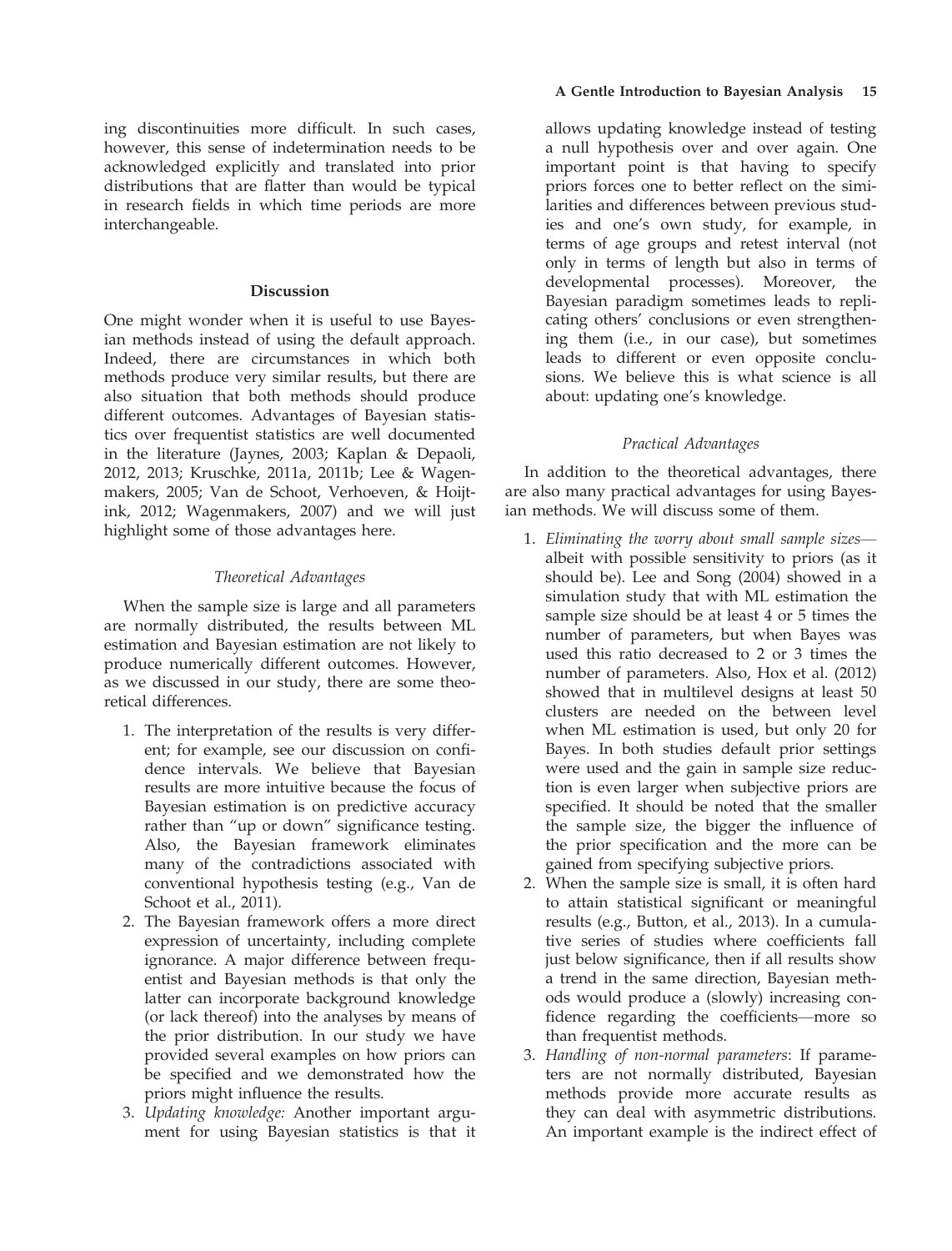a mediation analysis, which is a multiplication of two regression coefficients and therefore always skewed. Therefore, the standard errors and the confidence interval computed with the classical Baron and Kenny method or the Sobel test for mediation analyses are always biased (see Zhao, Lynch, & Chen, 2010, for an in-depth discussion). The same arguments hold for moderation analyses where an interaction variable is computed to represent the moderation effect. Alternatives are bootstrapping, or Bayesian statistics (see Yuan & MacKinnon, 2009). The reason that Bayes outperforms frequentist methods is that the Bayesian method does not assume or require normal distributions underlying the parameters of a model.

- 4. Unlikely results: Using Bayesian statistics it is possible to guard against overinterpreting highly unlikely results. For example, in a study in which one is studying something very unlikely (e.g., extrasensory perception; see the discussion in Wagenmakers, Wetzels, Borsboom, & van der Maas, 2011), one can specify the priors accordingly (i.e., coefficient  $= 0$ , with high precision). This makes it less likely that a spurious effect is identified. A frequentist study is less specific in this regard. Another example is using small variance priors for cross-loadings in confirmatory factor analyses or in testing for measurement invariance (see Muthén & Asparouhov, 2012). The opposite might also be wanted, consider a study in which one is studying something very likely (e.g., intelligence predicting school achievement). The Bayesian method would now be more conservative when it comes to refuting the association.
- 5. Elimination of inadmissible parameters: With ML estimation it often happens that parameters are estimated with implausible values, for example, negative residual variances or correlations larger than 1. Because of the shape of the prior distribution for variances/covariances, such inadmissible parameters cannot occur. It should be noted, however, that often a negative residual variance is due to overfitting the model and Bayesian estimation does not solve this issue. Bayesian statistics does not provide a "golden solution" to all of one's modeling issues.

In general, we do not want to make the argument for using Bayesian statistics because of its "superiority" but rather one of epistemology. That is, following De Finetti (1974a), we have to come to grips as to what probability is: long-run frequency of a particular result or the uncertainty of our knowledge? This epistemological issue is more fundamental than the divergence of results between the two approaches, which is often less than dramatic.

# Limitations and Future Research

Of course, the Bayesian paradigm is not without assumptions and limitations. The most often heard critique is the influence of the prior specification, which might be chosen because of opportune reasons. This could open the door to adjusting results to one's hypotheses by assuming priors consistent with these hypotheses. However, our results might somewhat assuage this critique: The Sturaro et al. (2010) results were upheld even when incorporating priors that assumed an inverse pattern of results. Nevertheless, it is absolutely necessary for a serious article based on Bayesian analysis to be transparent with regard to which priors were used and why. Reviewers and editors should require this information.

Another discussion among Bayesian statisticians is which prior distribution to use. So far, we only discussed the uniform distribution and the normal distribution. Many more distributions are available as an alternative for the normal distribution, for example, a t distribution with heavier tails to deal with outliers (only available in WinBUGS). It might be difficult for nonstatisticians to choose among all these, sometimes exotic, distributions. The default distributions available in Amos/Mplus are suitable for most models. If an analyst requires a nonstandard or unusual distributions, be aware that most distributions are not (yet) available in Amos/Mplus and it might be necessary to switch to other software, such as WinBUGS or programs available in R. Another critique is that in Bayesian analysis we assume that every parameter has a distribution in the population, even (co)variances. Frequentist statisticians simply do not agree on this assumption. They assume that in the population there is only one true fixed parameter value. This discussion is not the scope of our study and we would like to refer interested readers to the philosophical literature—particularly, Howson and Urbach (2006)–for more information.

A practical disadvantage might be that computational time increases because iterative sampling techniques are used. Fortunately, computer processors are becoming more efficient as well as cheaper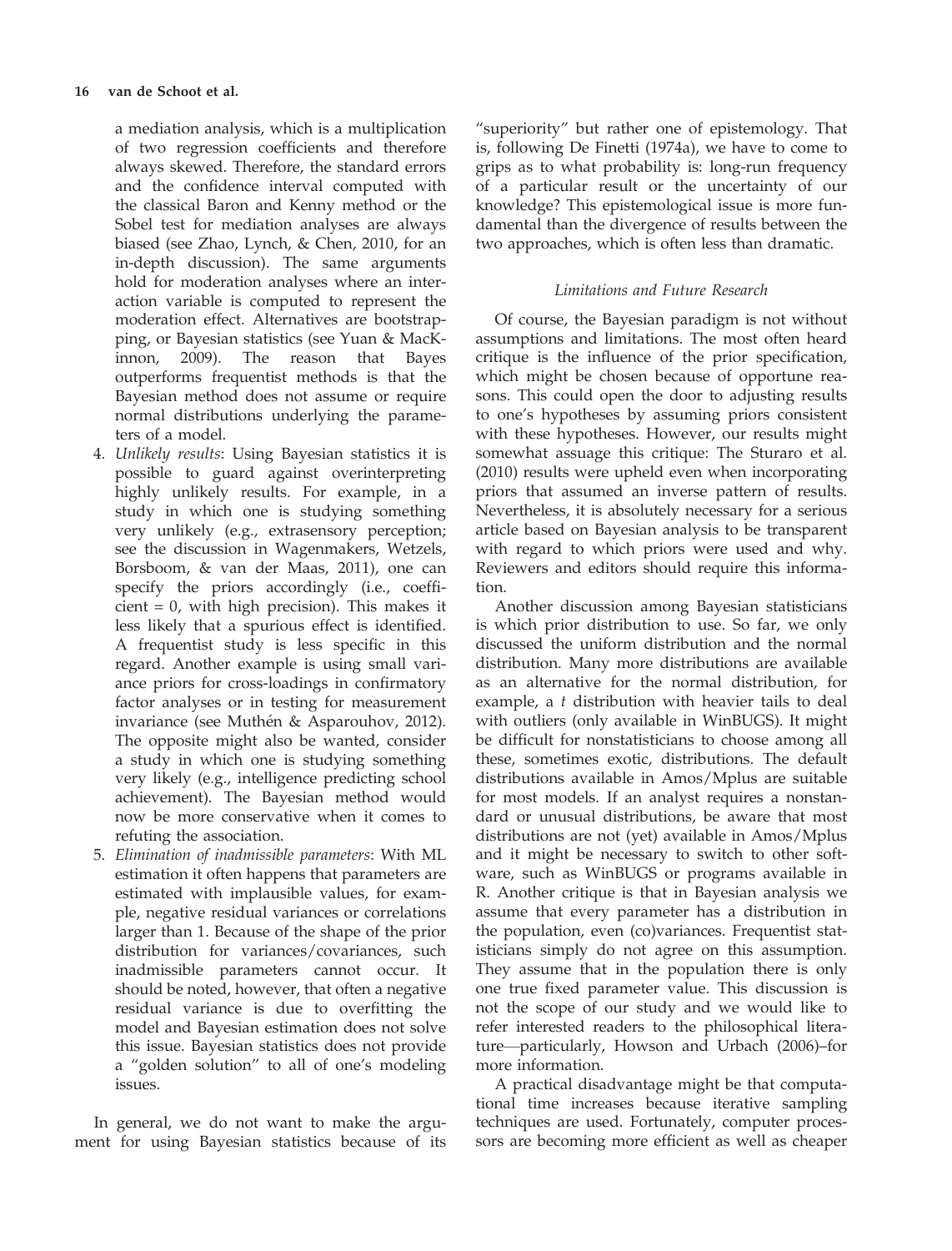to produce. Accordingly, the availability of adequate hardware to run complex models is becoming less of a bottleneck, at least in resource-rich countries. On the other hand, Bayesian analysis is able to handle highly complex models efficiently when frequentist approaches to estimation (i.e., ML) often fail (e.g., McArdle, Grimm, Hamagami, Bowles, & Meredith, 2009). This is especially the case for models with categorical data or random effect where Bayes might even be faster than the default numeric integration procedures most often used.

#### Guidelines

There are a few guidelines one should follow when reporting the analytic strategy and posterior results in a manuscript:

- 1. Always make clear which priors were used in the analyses so that the results can be replicated. This holds for all the parameters in the model.
	- a. If the default settings are used, it is necessary to refer to an article/manual where these defaults are specified.
	- b. If subjective/informative priors are used, a subsection has to be included in the Analytical Strategy section where the priors are specified and it is should be explicitly stated where they come from. Tables could be used if many different priors are used. If multiple prior specifications are used, as we did in all our examples, include information about the sensitivity analysis.
- 2. As convergence might be an issue in a Bayesian analysis (see online Appendix S1), and because there are not many convergence indices to rely on, information should be added about convergence, for example, by providing (some of) the trace plots as supplementary materials.

In conclusion, we believe that Bayesian statistical methods are uniquely suited to create cumulative knowledge. Because the availability of proprietary and free software is making it increasingly easy to implement Bayesian statistical methods, we encourage developmental researchers to consider applying them in their research.

#### References

Albert, J. (2009). Bayesian computation with R. London, UK: Springer.

#### A Gentle Introduction to Bayesian Analysis 17

- Arbuckle, J. L. (2006). Amos 7.0 user's guide. Chicago, IL: SPSS.
- Asendorpf, J. B., Conner, M., De Fruyt, F., De Houwer, J., Denissen, J. J. A., Fiedler, K., . . . Wicherts, J. M. (2013). Recommendations for increasing replicability in psychology. European Journal of Personality, 27, 108–119. doi:10.1002/per.1919
- Asendorpf, J. B., & van Aken, M. A. G. (2003). Personality-relationship transaction in adolescence: Core versus surface personality characteristics. Journal of Personality, 71, 629–666. doi:10.1111/1467-6494.7104005
- Asendorpf, J. B., & Wilpers, S. (1998). Personality effects on social relationships. Journal of Personality and Social Psychology, 74, 1531–1544. doi:0022-3514/98/\$3.00
- Bayes, T., & Price, R. (1763). An essay towards solving a problem in the doctrine of chance. By the late Rev. Mr. Bayes, communicated by Mr. Price, in a letter to John Canton, M. A. and F. R. S. Philosophical Transactions of the Royal Society of London, 53, 370–418. doi:10.1098/rstl. 1763.0053
- Borkenau, P., & Ostendorf, F. (1993). NEO-Fünf-Faktoren-Inventar nach Costa und McCrae [NEO-Five-Factor-Questionnaire as in Costa and McCrae]. Göttingen, Germany: Hogrefe.
- Button, K. S., Ioannidis, J. P., Mokrysz, C., Nosek, B. A., Flint, J., Robinson, E. S., & Munafao, M. R. (2013). Power failure: Why small sample size undermines the reliability of neuroscience. Nature Reviews Neuroscience, 14, 365–376.
- Caspi, A. (1998). Personality development across the life course. In N. Eisenberg (Ed.), Handbook of child psychology: Vol. 3. Social, emotional, and personality development (5th ed., pp. 311–388). New York, NY: Wiley.
- De Finetti, B. (1974a). Bayesianism: Its unifying role for both the foundations and applications of statistics. International Statistical Review, 42, 117–130.
- De Finetti, B. (1974b). Theory of probability (Vols. 1 and 2). New York, NY: Wiley.
- Furman, W., & Buhrmester, D. (1985). Children's perceptions of the personal relationships in their social networks. Developmental Psychology, 21, 1016–1024. doi: 10.1037/0012-1649.21.6.1016
- Geiser, C. (2013). Data analysis with Mplus. New York, NY: The Guilford Press.
- Gelman, A., Carlin, J. B., Stern, H. S., & Rubin, D. B. (2004). Bayesian data analysis (2nd ed.). London, UK: Chapman & Hall.
- Gigerenzer, G. (2004). The irrationality paradox. Behavioral and Brain Sciences, 27, 336–338. doi:10.1017/S0140525X 04310083
- Howson, C., & Urbach, P. (2006). Scientific reasoning: The Bayesian approach (3rd ed.). Chicago, IL: Open Court.
- Hox, J., van de Schoot, R., & Matthijsse, S. (2012). How few countries will do? Comparative survey analysis from a Bayesian perspective. Survey Research Methods, 6, 87–93.
- Jaynes, E. T. (2003). Probability theory: The logic of science. Cambridge, UK: Cambridge University Press.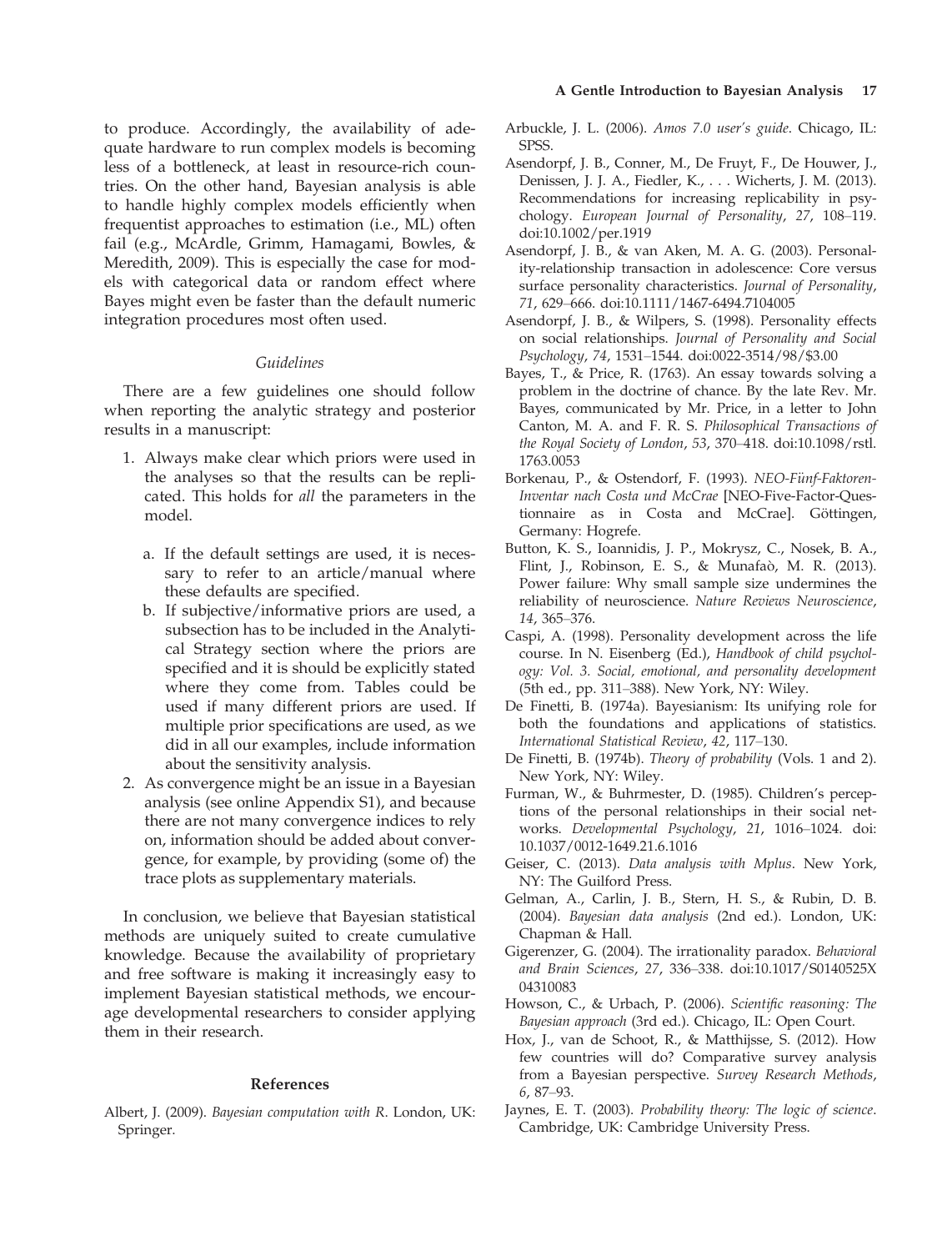#### 18 van de Schoot et al.

- Kaplan, D., & Depaoli, S. (2012). Bayesian structural equation modeling. In R. Hoyle (Ed.), Handbook of structural equation modeling (pp. 650–673). New York, NY: Guilford Press.
- Kaplan, D., & Depaoli, S. (2013). Bayesian statistical methods. In T. D. Little (Ed.), Oxford handbook of quantitative methods (pp. 407–437). Oxford, UK: Oxford University Press.
- Kaplan, D., & Wenger, R. N. (1993). Asymptotic independence and separability in covariance structure models: Implications for specification error, power, and model modification. Multivariate Behavioral Research, 28, 483– 498. doi:10.1207/s15327906mbr2804\_4
- Kruschke, J. K. (2011a). Bayesian assessment of null values via parameter estimation and model comparison. Perspectives on Psychological Science, 6, 299–312. doi: 10.1177/1745691611406925
- Kruschke, J. K. (2011b). Doing Bayesian data analysis. Burlingon, MA: Academic Press.
- Kruschke, J. K. (2013). Bayesian estimation supersedes the t test. Journal of Experimental Psychology: General, 142, 573–603. doi:10.1037/a0029146
- Lee, M. D., & Wagenmakers, E. J. (2005). Bayesian statistical inference in psychology: Comment on Trafimow (2003). Psychological Review, 112, 662–668. doi:10.1037/ 0033-295X.112.3.662
- Lee, S.-Y., & Song, X.-Y. (2004). Evaluation of the Bayesian and maximum likelihood approaches in analyzing structural equation models with small sample sizes. Multivariate Behavioral Research, 39, 653–686.
- Lunn, D. J., Thomas, A., Best, N., & Spiegelhalter, D. (2000). WinBUGS—A Bayesian modelling framework: Concepts, structure, and extensibility. Statistics and Computing, 10, 325–337. doi:10.1007/s11222-008-9100-0
- Lynch, S. (2007). Introduction to applied Bayesian statistics and estimation for social scientists. New York, NY: Springer.
- McArdle, J. J., Grimm, K. J., Hamagami, F., Bowles, R. P., & Meredith, W. (2009). Modeling life-span growth curves of cognition using longitudinal data with multiple samples and changing scales of measurement. Psychological Methods, 14, 126–149. doi:10.1037/ a0015857
- McCrae, R. R., & Costa, P. T. (1996). Towards a new generation of personality theories: Theoretical contexts for the five-factor model. In J. S. Wiggins (Ed.), The fivefactor model of personality: Theoretical perspectives (pp. 51– 87). New York, NY: Guilford Press.
- Meeus, W., Van de Schoot, R., Keijsers, L., Schwartz, S. J., & Branje, S. (2010). On the progression and stability of adolescent identity formation. A five-wave longitudinal study in early-to-middle and middle-to-late adolescence. Child Development, 81, 1565–1581. doi:0009-3920/ 2010/8105-0018
- Mulder, J., Hoijtink, H., & de Leeuw, C. (2012). Biems: A Fortran90 program for calculating Bayes factors for inequality and equality constrained models. Journal of Statistical Software, 46, 2.
- Muth-en, B., & Asparouhov, T. (2012). Bayesian SEM: A more flexible representation of substantive theory. Psychological Methods, 17, 313–335. doi:10.1037/a0026802
- Muthén, L. K., & Muthén, B. O. (1998–2012). *Mplus user's guide* (7th ed.). Los Angeles*,* CA: Muthén & Muthén.
- Neyer, F. J., & Asendorpf, J. B. (2001). Personalityrelationship transaction in young adulthood. Journal of Personality and Social Psychology, 81, 1190–1204. doi: 10.1037//0022-3514.81.6.1190
- Ntzoufras, I. (2011). Bayesian modeling using WinBUGS. Hoboken, NJ: Wiley.
- O'Hagan, A., Buck, C. E., Daneshkhah, A., Eiser, J. R., Garthwaite, P. H., Jenkinson, D. J., . . . Rakow, T. (2006). Uncertain judgements: Eliciting experts' probabilities. West Sussex, UK: Wiley.
- Ostendorf, F. (1990). Sprache und Persönlichkeitsstruktur. Zur Validität des Fünf-Faktoren Modells der Persönlichkeit [Language and personality structure: Validity of the five-factor model of personality]. Regensburg, Germany: Roderer.
- Press, S. J. (2003). Subjective and objective Bayesian statistics: Principles, models, and applications (2nd ed.). New York, NY: Wiley.
- Rietbergen, C., Klugkist, I., Janssen, K. J. M., Moons, K. G. M., & Hoijtink, H. (2011). Incorporation of historical data in the analysis of randomized therapeutic trials. Contemporary Clinical Trials, 32, 848–855. doi:10.1016/ j.cct.2011.06.002
- Roberts, B. W., Wood, D., & Smith, J. L. (2005). Evaluating five factor theory and social investment perspectives on personality trait development. Journal of Research in Personality, 39, 166–184. doi:10.1016/j.jrp. 2004.08.002
- Rowe, M. L., Raudenbush, S. W., & Goldin-Meadow, S. (2012). The pace of vocabulary growth helps predict later vocabulary skill. Child Development, 83, 508–525. doi:10.1111/j.1467-8624.2011.01710.x
- Stigler, S. M. (1986). Laplace's 1774 memoir on inverse probability. Statistical Science, 1, 359–363.
- Sturaro, C., Denissen, J. J. A., van Aken, M. A. G., & Asendorpf, J. B. (2010). Person-environment transactions during emerging adulthood the interplay between personality characteristics and social relationships. European Psychologist, 13, 1–11. doi:10.1027/1016-9040. 13.1.1
- Van de Schoot, R., Hoijtink, H., Mulder, J., Van Aken, M. A. G., Orobio de Castro, B., Meeus, W., & Romeijn, J.-W. (2011). Evaluating expectations about negative emotional states of aggressive boys using Bayesian model selection. Developmental Psychology, 47, 203–212. doi:10.1037/a0020957
- Van de Schoot, R., Verhoeven, M., & Hoijtink, H. (2012). Bayesian evaluation of informative hypotheses in SEM using Mplus: A black bear story. European Journal of Developmental Psychology, 10, 81–98. doi:10.1080/1740 5629.2012.732719
- Van Wesel, F. (2011, July 1). Priors & prejudice: using existing knowledge in social science research. Utrecht Univer-